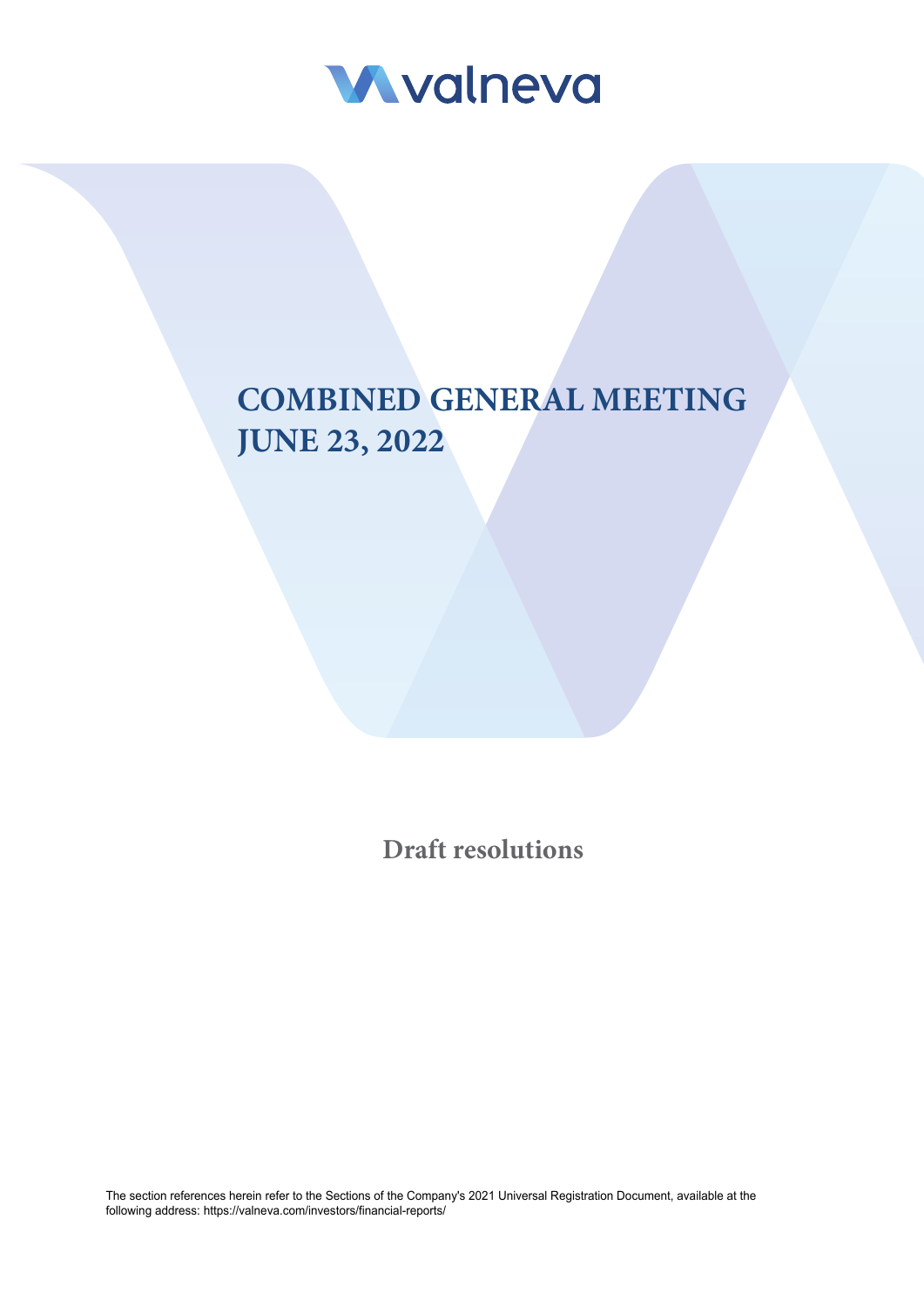

*This document is a free translation. In case of discrepancy between the French and the English version, the French version shall prevail*.

1

## **VALNEVA**

A European company (*Societas Europaea* or SE) with a Management and a Supervisory Board Share capital: €16,170,314.40 Registered office: 6 rue Alain Bombard, 44800 Saint-Herblain (France) Nantes Companies Register (RCS) No. 422 497 560

## **DRAFT RESOLUTIONS COMBINED SHAREHOLDERS MEETING OF JUNE 23, 2022**

\_\_\_\_\_\_\_\_\_\_\_\_\_\_\_\_\_\_\_\_\_\_\_\_\_\_\_\_\_\_\_\_\_\_\_\_\_\_\_\_\_\_\_\_\_\_\_\_\_\_\_\_\_\_\_\_\_\_\_\_\_\_\_\_\_\_

Ladies and gentlemen, the Shareholders of Valneva SE ("**the Company**") are called to the Combined General Meeting of the Company of June 23, 2022, at 2 p.m. CEST, at the Hotel InterContinental Paris Le Grand, 2 rue Scribe, 75009 Paris (France).

Due to the health crisis in connection with the COVID-19 epidemic, the conditions for holding and participating in this Combined General Meeting may have to be adapted to the sanitary and/or regulatory context. Shareholders will be required to comply with the health measures applicable at the time of the Combined General Meeting.

Shareholders are invited to regularly visit the Combined General Meeting section of the Company's website : [www.valneva.com](http://www.valneva.com/) ("Investors" / "General Meetings" / "2022 Combined General Meeting" section), which may be updated with the definitive conditions of participation in this Meeting depending on heath and legal requirements.

The following resolutions are proposed to the Shareholders:

#### **Ordinary resolutions**

**First resolution - Approval of the parent-entity financial statements for the fiscal year ended December 31, 2021** 

The Shareholders, acting in accordance with the quorum and majority voting requirements applicable to Ordinary General Meetings, after having reviewed the parent-entity financial statements and the Reports of the Management Board, the Supervisory Board and the Joint Statutory Auditors, hereby approve the parent-entity financial statements for the fiscal year ended December 31, 2021 as presented, as well as the transactions reflected in these financial statements or summarized in these Reports, showing a loss of twenty-eight million two hundred twenty-two thousand three hundred and twenty-nine euros and ninety-seven cents (- €28,222,329.97).

In application of the provisions of Articles 223 *quater* and 223 *quinquies* of the French General Tax Code, the Shareholders duly note that the financial statements for the fiscal year ended December 31, 2021 do not take into account any expense that is non-tax-deductible under Articles 39.4 and 39.5 (10<sup>th</sup> paragraph) of said Code, with the exception of non-tax-deductible excess rental payments on passenger vehicles amounting to nine thousand two hundred thirty-five euros (€9,235) for the fiscal year ended December 31, 2021. No tax expenses were incurred as a consequence of these disallowed deductions.

## **Second resolution - Approval of the consolidated financial statements for the fiscal year ended December 31, 2021**

The Shareholders, acting in accordance with the quorum and majority voting requirements applicable to Ordinary General Meetings, after having reviewed the consolidated financial statements and the Reports of the Management Board, the Supervisory Board and the Joint Statutory Auditors, hereby approve the consolidated financial statements for the fiscal year ended December 31, 2021 as presented, as well as the transactions reflected in these financial statements or summarized in these

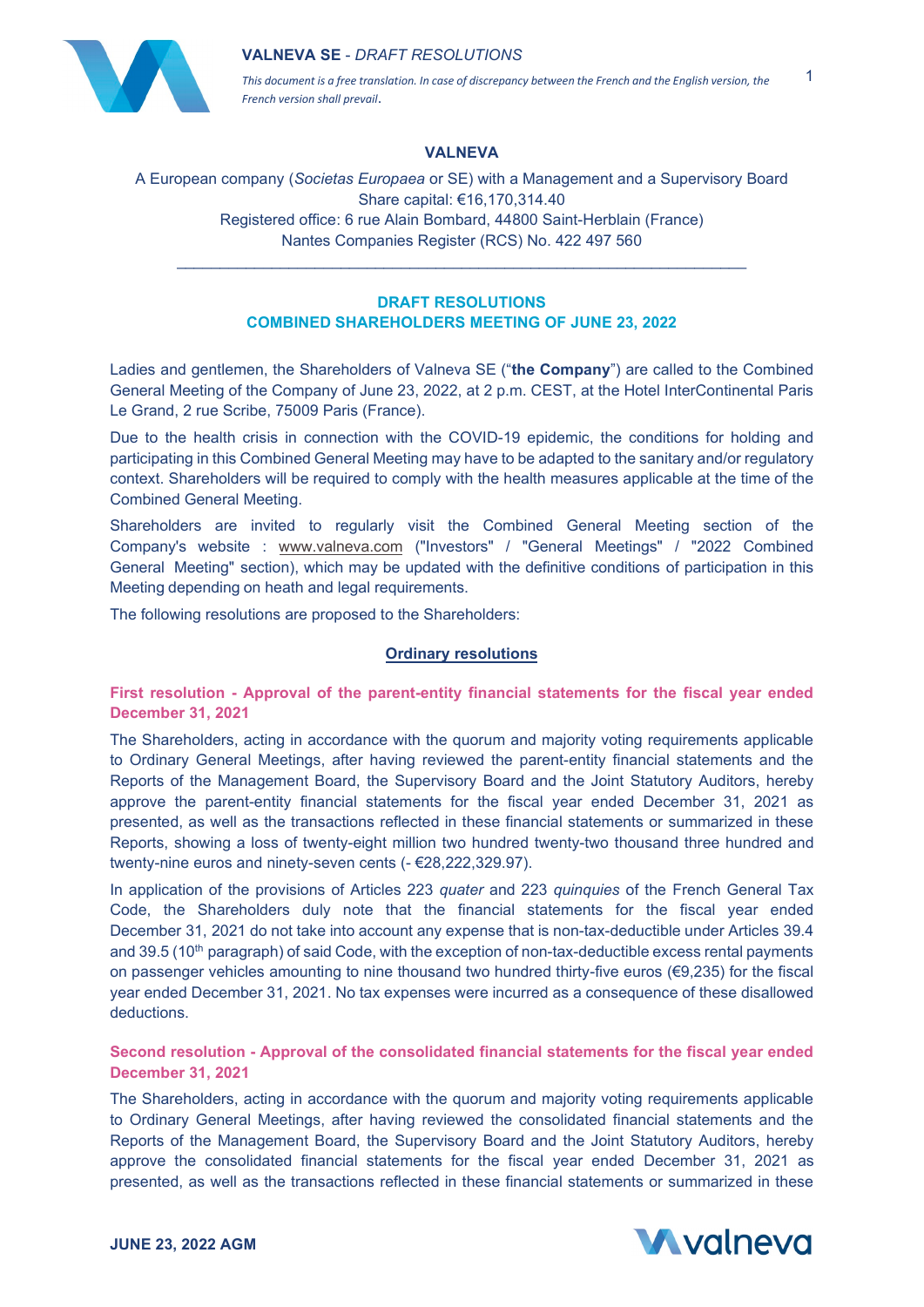



2

Reports, showing a loss of seventy-three million four hundred twenty-four thousand eight hundred ninety-one euros and four cents (- €73,424,891.04).

## **Third resolution - Appropriation of earnings for the fiscal year ended December 31, 2021**

The Shareholders, acting in accordance with the quorum and majority voting requirements applicable to Ordinary General Meetings, resolve to allocate to retained earnings (accumulated deficit) the total loss of twenty-eight million two hundred twenty-two thousand three hundred and twenty-nine euros and ninety-seven cents (- €28,222,329.97) for the fiscal year ended December 31, 2021. After appropriation of this amount, the "accumulated deficit" will be accordingly increased from minus €163,602,776.40 to minus €191,825,106.37.

The Shareholders note for the record, pursuant to Article 243 *bis* of the French General Tax Code, that no dividend has been distributed over the last three fiscal years.

## **Forth resolution - Approval of regulated agreements governed by Articles L. 225-86** *et seq***. of the French Commercial Code**

The Shareholders, acting in accordance with the quorum and majority requirements applicable to Ordinary General Meetings, after having reviewed the Statutory Auditors' Special Report on the agreements and commitments referred to in Articles L. 225-86 *et seq*. of the French Commercial Code, approve said Report as well as the agreements referred to in, including those entered into and authorized in previous fiscal years and remaining in force in the year under review.

## **Fifth resolution - Reappointment of a Supervisory Board Member (Mr. Frédéric Grimaud)**

The Shareholders, acting in accordance with the quorum and majority requirements appliable to Ordinary General Meetings, reappoint Mr. Frédéric Grimaud as a member of the Supervisory Board for a three-year (3) term expiring at the end of the General Meeting called in 2025 to approve the financial statements of the fiscal year ending on December 31, 2024.

#### **Sixth resolution - Reappointment of a Supervisory Board Member (Mr. James Sulat)**

The Shareholders, acting in accordance with the quorum and majority voting requirements applicable to Ordinary General Meetings, reappoint Mr. James Sulat as member of the Supervisory Board for a three-year (3) term expiring at the end of the General Meeting called in 2025 to approve the financial statements of the fiscal year ending on December 31, 2024.

#### **Seventh resolution - Reappointment of a Supervisory Board Member (Ms. Anne-Marie Salaün)**

The Shareholders, acting in accordance with the quorum and majority voting requirements applicable to Ordinary General Meetings, reappoint Ms. Anne-Marie Salaün (name used: Graffin) as member of the Supervisory Board for a three-year (3) term expiring at the end of the General Meeting called in 2025 to approve the financial statements of the fiscal year ending on December 31, 2024.

#### **Eighth resolution - Appointment of a new Supervisory Board Member (Bpifrance Participations)**

The Shareholders, acting in accordance with the quorum and majority voting requirements applicable to Ordinary General Meetings, appoint the company Bpifrance Participations, registered with the Trade and Companies Register of Creteil under number 509 584 074, as member of the Supervisory Board, for a three-year (3) term. The term of Bpifrance Participations shall expire at the end of the General Meeting called in 2025 to approve the financial statements of the fiscal year ending on December 31, 2024.

## **Ninth resolution - Appointment of a new Supervisory Board Member (Mr. James Edward Connolly)**

The Shareholders, acting in accordance with the quorum and majority voting requirements applicable

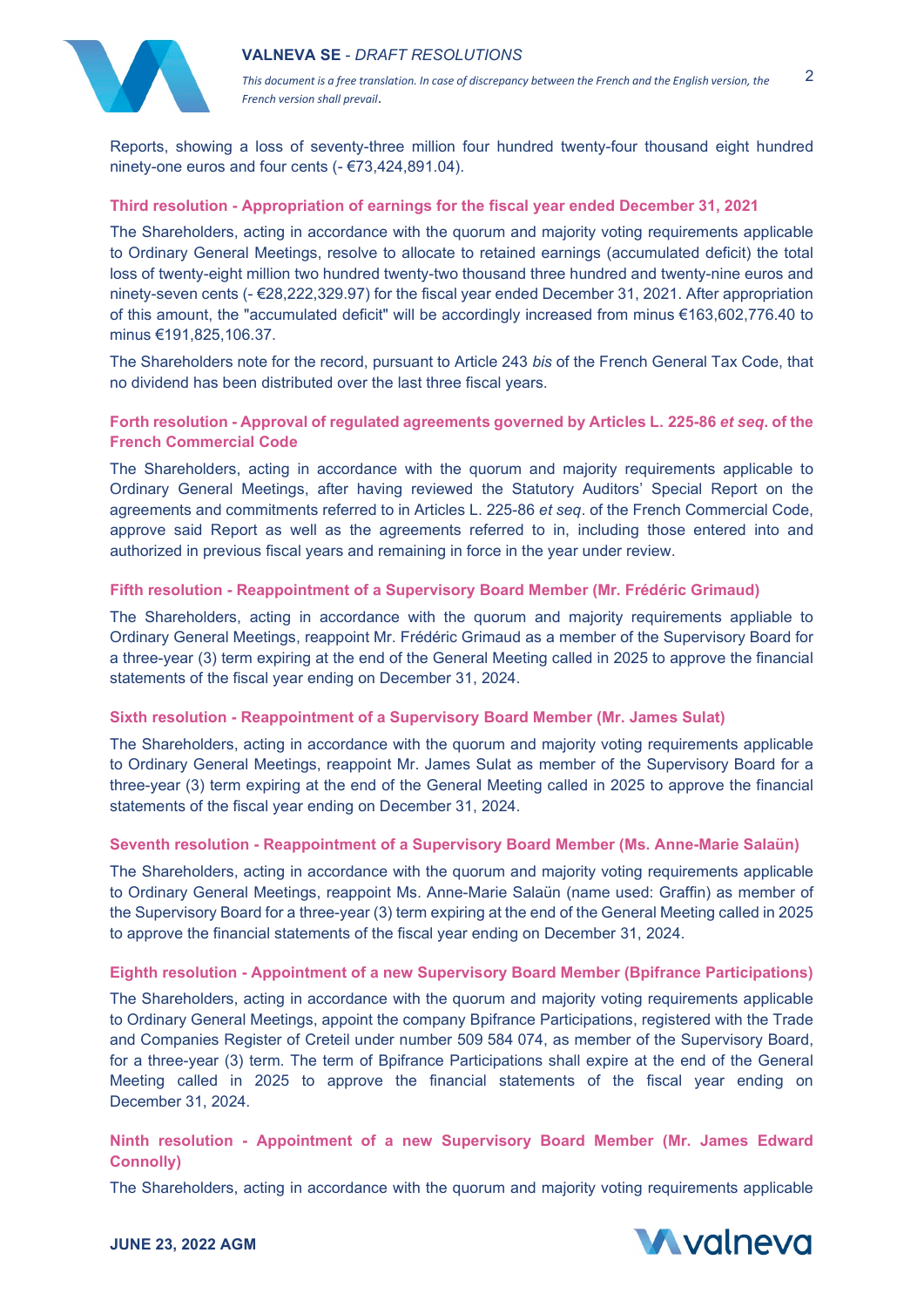

to Ordinary General Meetings, appoint Mr. James Edward Connolly as member of the Supervisory Board, for a three-year (3) term. The term of Mr. James Edward Connolly shall expire at the end of the General Meeting called in 2025 to approve the financial statements of the fiscal year ending on December 31, 2024.

## **Tenth resolution - Setting the compensation allocated to Supervisory Board members**

The Shareholders, acting in accordance with the quorum and majority voting requirements applicable to Ordinary General Meetings, set the total amount of the compensation to be divided between Supervisory Board members as compensation for their activity, for the period from June 1, 2022 until May 31, 2023 and subsequent 12-month periods until a meeting of shareholders decides otherwise, at five hundred thirty thousand euros (€530,000).

# **Eleventh resolution - Approval of the compensation policy applicable to the Management Board members**

The Shareholders, acting in accordance with the quorum and majority voting requirements applicable to Ordinary General Meetings, after considering the Report by the Supervisory Board on the Corporate Governance dated March 23, 2022 and which includes, in particular, the compensation policy for corporate officers established in accordance with Article L. 22-10-26 of the French Commercial Code, approve the compensation policy applicable to the Management Board members, as provided in Section 2.6.1.1. of the Company's 2021 Universal Registration Document (in which said Report by the Supervisory Board is incorporated).

# **Twelfth resolution - Approval of the compensation policy applicable to the Supervisory Board members**

The Shareholders, acting in accordance with the quorum and majority voting requirements applicable to Ordinary General Meetings, after considering the Report by the Supervisory Board on the Corporate Governance dated March 23, 2022 and which includes, in particular, the compensation policy for corporate officers established in accordance with Article L. 22-10-26 of the French Commercial Code, approve the compensation policy applicable to the Supervisory Board members, as provided in Section 2.6.1.2. of the Company's 2021 Universal Registration Document (in which said Report by the Supervisory Board is incorporated).

## **Thirteenth resolution - Approval of the information referred to in Article L. 22-10-9, I of the French Commercial Code, pursuant to Article L. 22-10-34, I of the French Commercial Code**

The Shareholders, acting in accordance with the quorum and majority voting requirements applicable to Ordinary General Meetings, after considering the Report by the Supervisory Board on the Corporate Governance dated March 23, 2022 and which includes, in particular, the information referred to in Article L. 22-10-9, I of the French Commercial Code, approve such information, as provided in Section 2.6 and in particular in Sections 2.6.2 and 2.6.3 of the Company's 2021 Universal Registration Document (in which said Report by the Supervisory Board is incorporated).

# **Fourteenth resolution - Approval of the fixed, variable and exceptional components making up the total compensation and benefits of any kind paid during, or granted in respect of the fiscal year ended December 31, 2021, to Mr. Thomas Lingelbach, Chair of the Management Board**

The Shareholders, acting in accordance with the quorum and majority voting requirements applicable to Ordinary General Meetings and with Article L. 22-10-34 of the French Commercial Code, after considering the Report by the Supervisory Board on the Corporate Governance dated March 23, 2022 and which includes, in particular, the components referred to in Article L. 22-10-9 of the French Commercial Code, approve the fixed, variable and exceptional components making up the total compensation and benefits of any kind paid during, or granted in respect of the fiscal year ended December 31, 2021, to Mr. Thomas Lingelbach, Chair of the Management Board, as provided in Section

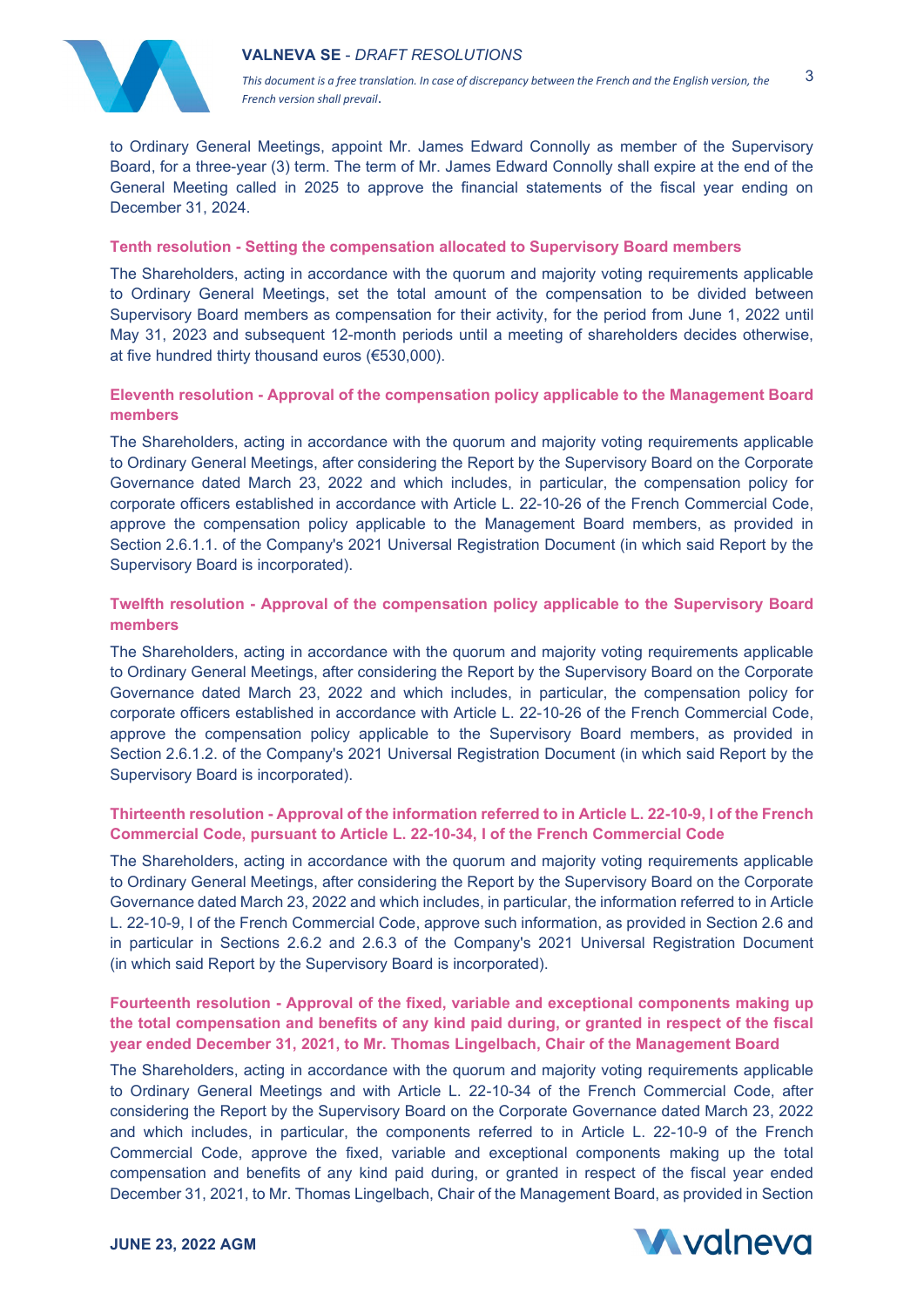

2.6.2.1 of the Company's 2021 Universal Registration Document (in which said Report by the Supervisory Board is incorporated).

**Fifteenth resolution - Approval of the fixed, variable and exceptional components making up the total compensation and benefits of any kind paid during, or granted in respect of the fiscal year ended December 31, 2021, to the Management Board members (other than the Chair of the Management Board)**

The Shareholders, acting in accordance with the quorum and majority voting requirements applicable to Ordinary General Meetings and with Article L. 22-10-34 of the French Commercial Code, after considering the Report by the Supervisory Board on the Corporate Governance dated March 23, 2022 and which includes, in particular, the components referred to in Article L. 22-10-9 of the French Commercial Code, approve the fixed, variable and exceptional components making up the total compensation and benefits of any kind paid during, or granted in respect of the fiscal year ended December 31, 2021 of the Management Board members (other than the Chair of the Management Board), as provided in Section 2.6.2.1 of the Company's 2021 Universal Registration Document (in which said Report by the Supervisory Board is incorporated).

**Sixteenth resolution - Approval of the fixed, variable and exceptional components making up the total compensation and benefits of any kind paid during, or granted in respect of the fiscal year ended December 31, 2021, to Mr. Frédéric Grimaud, Chair of the Supervisory Board**

The Shareholders, acting in accordance with the quorum and majority voting requirements applicable to Ordinary General Meetings and with Article L. 22-10-34 of the French Commercial Code, after considering the Report by the Supervisory Board on the Corporate Governance dated March 23, 2022 and which includes, in particular, the components referred to in Article L. 22-10-9 of the French Commercial Code, approve the fixed, variable and exceptional components making up the total compensation and benefits of any kind paid during, or granted in respect of the fiscal year ended December 31, 2021, to Mr. Frédéric Grimaud, Chair of the Supervisory Board, as provided in Section 2.6.2.2 of the Company's 2021 Universal Registration Document (in which said Report by the Supervisory Board is incorporated).

## **Seventeenth resolution - Authorization and powers to be given to the Management Board for the purpose of allowing the Company to make transactions on its own shares**

The Shareholders, acting in accordance with the quorum and majority requirements applicable to Ordinary General Meetings, after having reviewed the Management Board Report, authorize the Board, for a period of eighteen (18) months from this Meeting, with powers of delegation under the conditions set by law, to trade in Company shares, pursuant to the provisions of Articles L. 22-10-62 *et seq*. of the French Commercial Code, Articles 241-1 *et seq*. of the General Regulations of the French Financial Markets Authority (AMF), Regulation (EU) 596/2014 of April 16, 2014 on market abuse ("**MAR Regulation**") and EU Delegated Regulation 2016/1052 of the European Parliament and of the Council of March 8, 2016 completing the MAR Regulation, with the option of subdelegation under the conditions laid down by law.

These shares may be purchased, sold or transferred on one or more occasions, at any time, with the exception of the period as from the filing by a third-party of a public offering proposal for the securities of the Company up to the end of this offering period, within the limits and in accordance with the terms and conditions defined by the laws and regulations in force, and by any means, especially by trading in the market or off-market, including block transactions, except involving the use of derivatives. The purchase and sale of shares through block trades may account for the entire authorized share buyback program.

The Company may:

 $+$  purchase its own shares up to a maximum of five percent (5%) of the shares comprising its



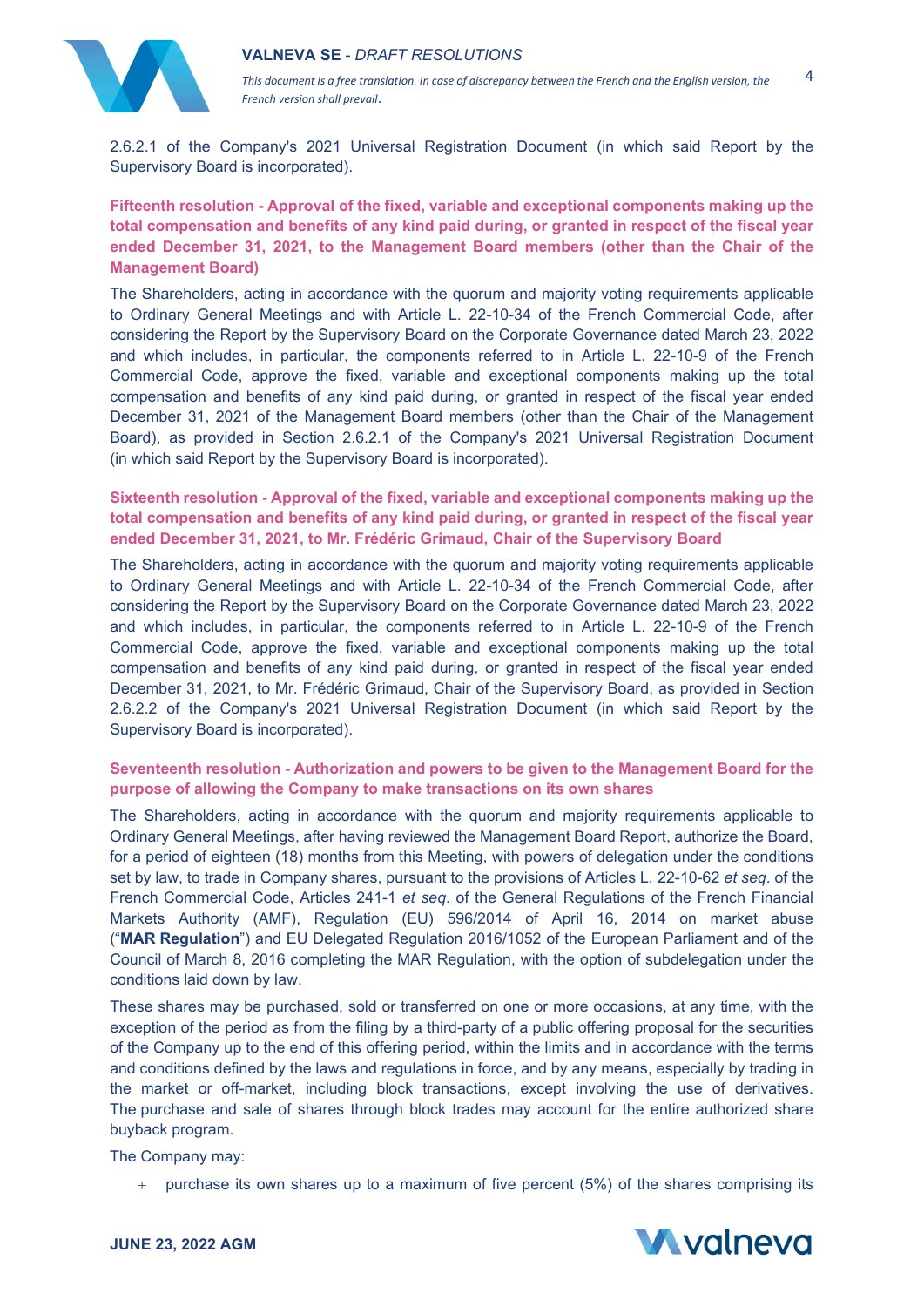

*This document is a free translation. In case of discrepancy between the French and the English version, the French version shall prevail*. 5

share capital, as adjusted based on corporate actions that might affect the share capital after this resolution, less treasury shares, at a price per share not exceeding thirty euros  $(€30)$ . However, when shares are purchased to promote liquidity under the conditions defined by the French Financial Market Authority's General Regulations, the number of shares to be taken into account for calculating this five percent (5%) limit will equal the number of shares purchased minus shares resold during the authorization period;

- + sell, assign or transfer by any means all or part of the shares thus acquired;
- + grant, cover and honor any stock option plan, free share allocation plan or any other form of allocation to employees and/or officers of the Company and its affiliates under the conditions defined by applicable laws and regulations;
- + or cancel said shares by reducing the share capital, subject to the adoption of resolution 19 and within the limit of ten percent (10%) of the Company's share capital per twenty-four (24) month period.

In the event of an increase in the capital by capitalizing reserves and a grant of restricted share units, stock splits or reverse stock splits, the prices indicated above will be adjusted by a multiplier equal to the ratio between the number of shares making up the share capital before and after the transaction.

The Shareholders decide that these share purchases may be made for the purposes provided for by law, or subsequently permitted by law, and notably to:

- ensure liquidity or maintain an orderly market in the Company's share through a liquidity agreement in compliance with admissible market practice established by the French Financial Market Authority in its decision No. 2018-01 of July 2, 2018 and concluded with an investment services provider acting independently;
- + hold acquired shares and subsequently remit them as payment or in exchange as part of mergers, spin-offs and contributions;
- implement and honor obligations, and in particular remit shares pursuant to the exercise of rights attached to securities giving access, by any means, immediately or in the future, to the Company's shares, as well as all hedging transactions resulting from the obligations of the Company relating to these securities, in accordance with the provisions provided for by market authorities and at such times as the Management Board or the person acting on the authority of the latter shall determine;
- + cancel acquired shares, subject to an Extraordinary General Meeting of shareholders approving resolution 19 authorizing the Management Board to reduce the share capital by canceling treasury shares;
- + cover share option plans reserved for employees or other share allocations according to the conditions set out in Articles L. 3332-1 *et seq*. and R. 3332-4 of the French Labor Code, or the allocation of Company shares to employees and/or officers of the Company, or companies referred to in Article L. 225-197-2 of the French Commercial Code, or share allocations as part of an employee profit sharing.

The maximum amount of funds allocated for this program is set at fifteen million euros (€15,000,000).

The Shareholders grant all powers to the Management Board, with powers of delegation according to the conditions set by law, to place all orders, conclude all agreements, complete all formalities and filings with all bodies and, in general, to do whatever is necessary.

With effect on this day, this authorization supersedes and cancels the unexpired and unused part of any prior authorization having the same purpose, and notably resolution 10 of the Combined General Meeting of June 23, 2021.

\*\*\*

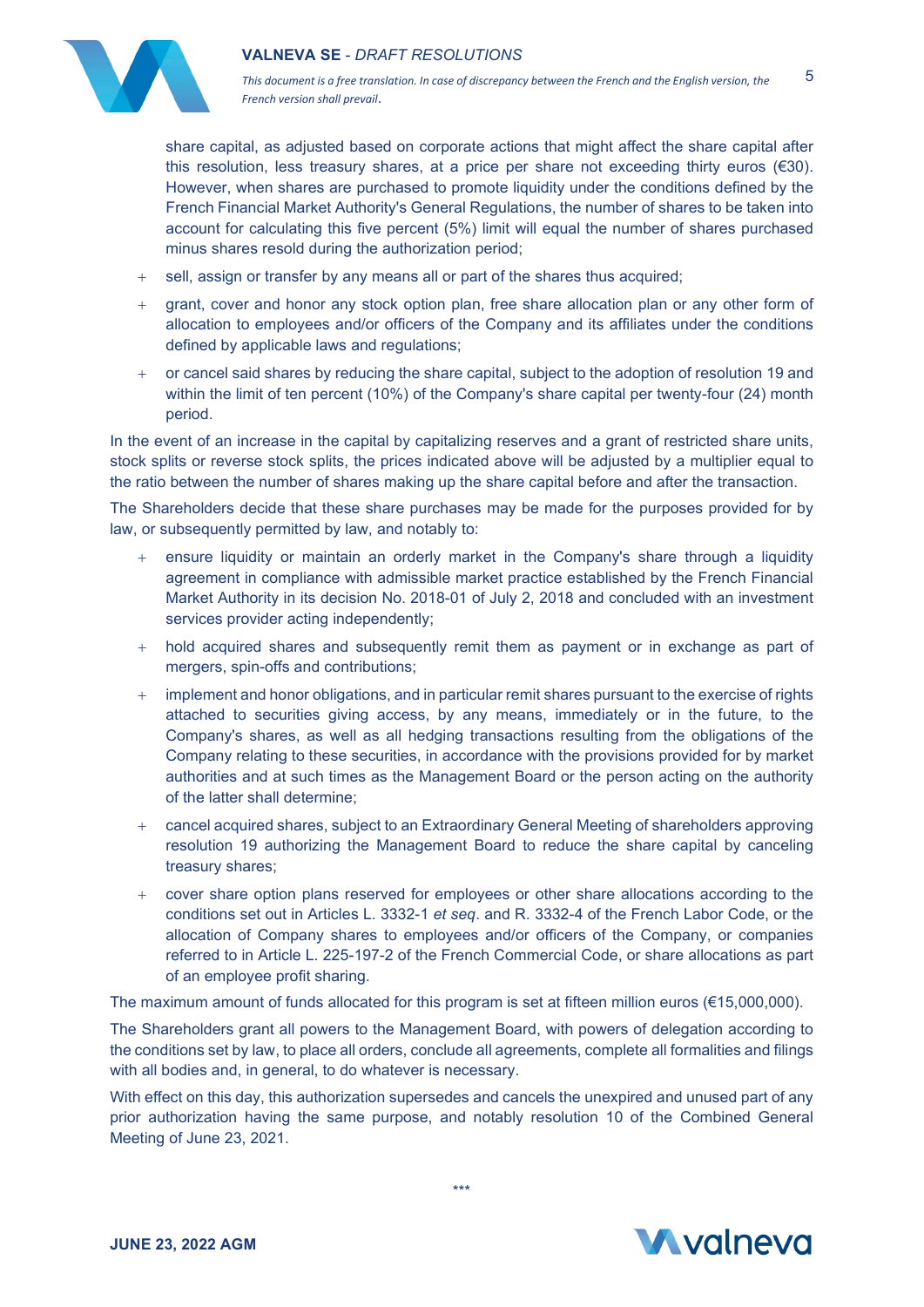

6

# **Extraordinary resolutions**

# **Eighteenth resolution - Amendments and harmonization of the Company's Articles of Association**

The Shareholders, acting in accordance with the quorum and majority requirements applicable to Extraordinary General Meetings, after considering the Management Board Report, decide to modify the Company's Articles of Association, in order, in particular, (i) to allow the Company to keep the records of attendance and deliberations and to sign the minutes of the various company bodies in electronic format, (ii) to give a casting vote to the Chairman of the Management Board in the event of a tied vote, and (iii) to alter the thresholds applicable to agreements and transactions requiring the prior authorization of the supervisory board and, accordingly, to amend Articles 14, 18, 19 and 28 of the Company's Articles of Association as follows, the other provisions of the Company's Articles of Association remaining unchanged:

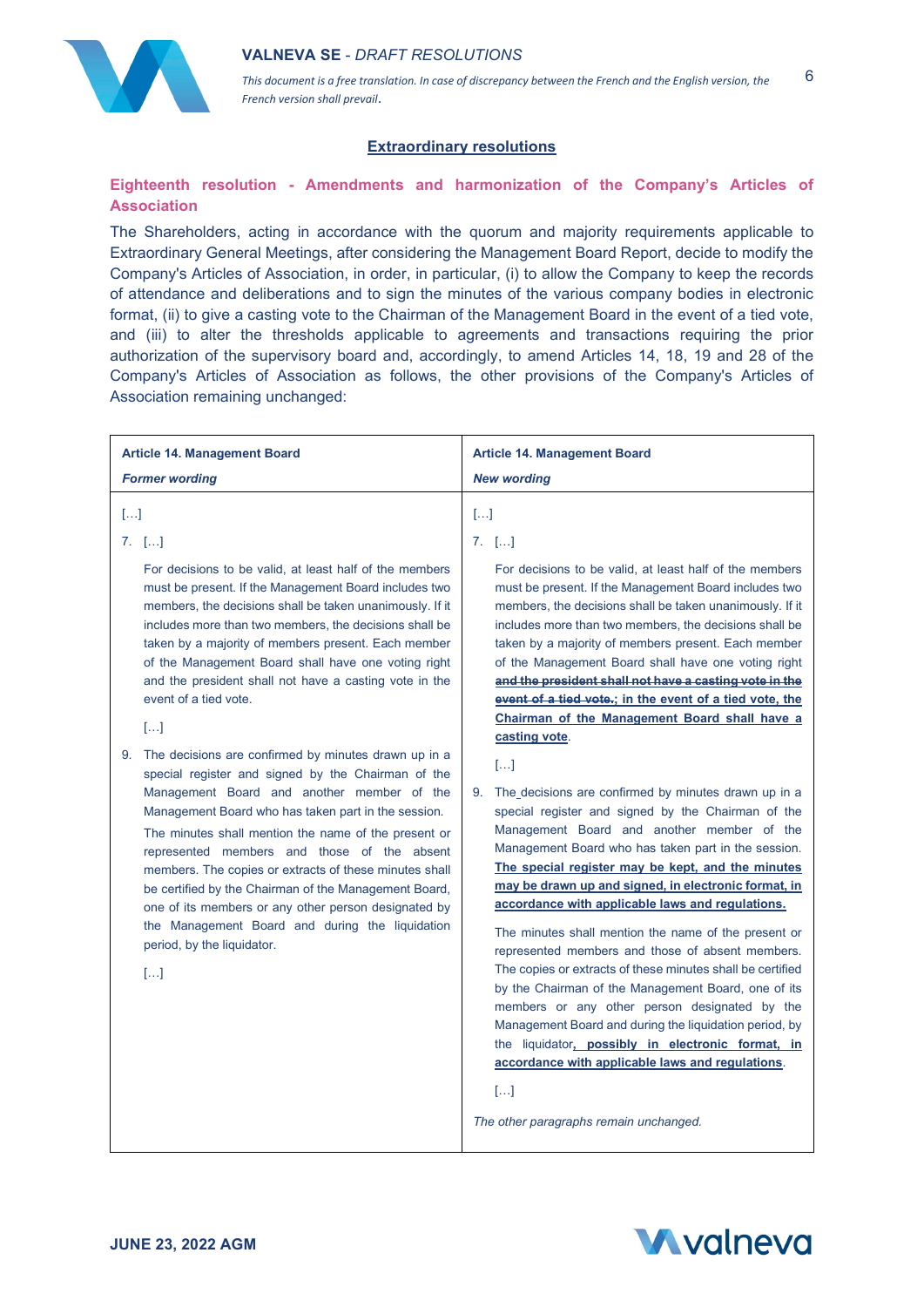

*This document is a free translation. In case of discrepancy between the French and the English version, the French version shall prevail*.

| Article 18. Bureau and resolutions of the Board<br><b>Former wording</b>                                                                                                                                                                                                                                                                                                                                                                                                                                                                                                                                                                                                                                                                                                                       | Article 18. Bureau and resolutions of the Board<br><b>New wording</b>                                                                                                                                                                                                                                                                                                                                                                                                                                                                                                                                                                                                                                                                                                                                                                                                                                                                                                                                                                                                                                                                                                                        |
|------------------------------------------------------------------------------------------------------------------------------------------------------------------------------------------------------------------------------------------------------------------------------------------------------------------------------------------------------------------------------------------------------------------------------------------------------------------------------------------------------------------------------------------------------------------------------------------------------------------------------------------------------------------------------------------------------------------------------------------------------------------------------------------------|----------------------------------------------------------------------------------------------------------------------------------------------------------------------------------------------------------------------------------------------------------------------------------------------------------------------------------------------------------------------------------------------------------------------------------------------------------------------------------------------------------------------------------------------------------------------------------------------------------------------------------------------------------------------------------------------------------------------------------------------------------------------------------------------------------------------------------------------------------------------------------------------------------------------------------------------------------------------------------------------------------------------------------------------------------------------------------------------------------------------------------------------------------------------------------------------|
| $[]$<br>$2.$ []<br>An attendance register shall be kept at the registered<br>office, which shall be signed by the members of the<br>Supervisory Board who take part in the board meeting.<br>$[]$<br>The decisions of the board shall be noted in the minutes<br>drawn up in a special register or on numbered and<br>initialed loose sheets pursuant to the conditions set by<br>the current legislation.<br>These minutes shall be signed by the chairman of the<br>session and by another member of the supervisory<br>board pursuant to the conditions set by the current<br>legislation.<br>$[]$<br>The copies or extracts of these minutes shall be certified<br>by the Chairman, the Deputy Chairman, a member of the<br>Management Board or by a proxy authorised for this<br>purpose. | $\left[\ldots\right]$<br>$2.$ []<br>An attendance register shall be kept at the registered<br>office, which shall be signed by the members of the<br>Supervisory Board who take part in the board meeting.<br>The attendance register may be kept in electronic<br>format, in accordance with applicable laws and<br>regulations.<br>$[]$<br>The decisions of the board shall be noted in the minutes<br>drawn up in a special register or on numbered and<br>initialed loose sheets, possibly in electronic format,<br>pursuant to the conditions set by the current legislation.<br>These minutes shall be signed by the chairman of the<br>session and by another member of the Supervisory<br>Board-pursuant to the conditions set by the current<br>legislation, possibly in electronic format, in<br>accordance with applicable laws and regulations.<br>$[]$<br>The copies or extracts of these minutes shall be certified<br>by the Chairman, the Deputy Chairman, a member of the<br>Management Board or by a proxy authorised for this<br>purpose, possibly in electronic format, in accordance<br>with applicable laws and regulations.<br>The other paragraphs remain unchanged. |
| Article 19 Powers and attributions of the Supervisory                                                                                                                                                                                                                                                                                                                                                                                                                                                                                                                                                                                                                                                                                                                                          | Article 19 Powers and attributions of the Supervisory                                                                                                                                                                                                                                                                                                                                                                                                                                                                                                                                                                                                                                                                                                                                                                                                                                                                                                                                                                                                                                                                                                                                        |

| Article 19. Powers and attributions of the Supervisory                                                                                                                            | Article 19. Powers and attributions of the Supervisory                                                                                                                                  |
|-----------------------------------------------------------------------------------------------------------------------------------------------------------------------------------|-----------------------------------------------------------------------------------------------------------------------------------------------------------------------------------------|
| <b>Board</b>                                                                                                                                                                      | <b>Board</b>                                                                                                                                                                            |
| <b>Former wording</b>                                                                                                                                                             | <b>New wording</b>                                                                                                                                                                      |
| []                                                                                                                                                                                | []                                                                                                                                                                                      |
| With a majority representing more than half of its<br>2.<br>members in office (i.e. for the first Supervisory Board, by<br>a majority of 4 out of the 7 members in office):       | 2. With a majority representing more than half of its<br>members in office (i.e. for the first Supervisory Board, by<br>a majority of 4 out of the 7 members in office):                |
| approval of the annual budget;                                                                                                                                                    | approval of the annual budget;                                                                                                                                                          |
| (i)                                                                                                                                                                               | (i)                                                                                                                                                                                     |
| (ii)                                                                                                                                                                              | (ii)                                                                                                                                                                                    |
| approval of the business plan;                                                                                                                                                    | approval of the business plan;                                                                                                                                                          |
| appointment and revocation of the members of<br>(iii)<br>the Management Board (Directoire) and<br>Directeurs Généraux, decision<br>their<br>on<br>renumeration and leaving terms; | appointment and revocation of the members of<br>(iii)<br>Management Board (Directoire)<br>the<br>and<br>Directeurs Généraux, decision<br>their<br>on<br>renumeration and leaving terms; |
| submission of draft resolutions                                                                                                                                                   | submission of draft resolutions                                                                                                                                                         |
| the                                                                                                                                                                               | the                                                                                                                                                                                     |
| (iv)                                                                                                                                                                              | (iv)                                                                                                                                                                                    |
| to                                                                                                                                                                                | to                                                                                                                                                                                      |
| shareholders'                                                                                                                                                                     | shareholders'                                                                                                                                                                           |
| meeting                                                                                                                                                                           | meeting                                                                                                                                                                                 |
| relating                                                                                                                                                                          | relating                                                                                                                                                                                |
| to                                                                                                                                                                                | to                                                                                                                                                                                      |
| any                                                                                                                                                                               | any                                                                                                                                                                                     |
| distribution (including distribution of dividends                                                                                                                                 | distribution (including distribution of dividends                                                                                                                                       |
| or reserves) to the shareholders;                                                                                                                                                 | or reserves) to the shareholders;                                                                                                                                                       |
| approval of material changes in accounting                                                                                                                                        | approval of material changes in accounting                                                                                                                                              |
| (v)                                                                                                                                                                               | (v)                                                                                                                                                                                     |

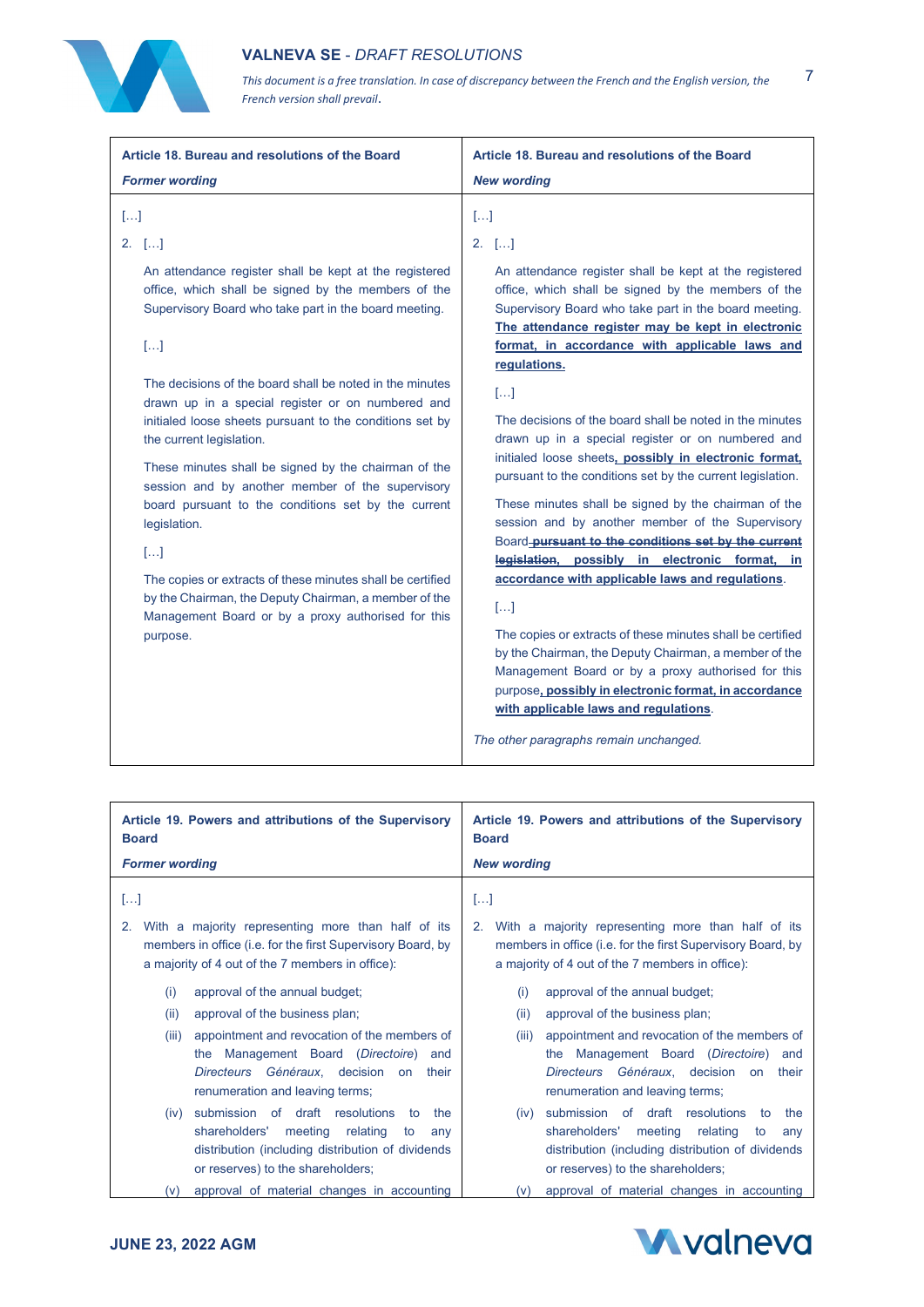

*This document is a free translation. In case of discrepancy between the French and the English version, the French version shall prevail*.

#### policies;

- (vi) submission of draft resolutions to the extraordinary shareholders' meeting and exercise of delegations of authority or delegations of powers granted by the shareholders' meeting and relating to the issue of shares or securities granting access, immediately and/or in the future, to the share capital of the Company;
- (vii) share capital reductions and share buy back programs;
- (viii) submission of draft resolutions to the shareholders' meeting relating to any amendment of the Articles of Association;
- (ix) acquisition and disposal of business branches, equity interests or assets for an amount exceeding EUR 1 million as well as any lease management (*location-gérance*) of all or part of the fonds de commerce, except for the transactions previously submitted and approved as part of the annual budget or business plan;
- (x) assignments of rights relating to, and the licensing of antibodies, vaccines or related products for an amount exceeding EUR 1.5 million;
- (xi) implementation of any capital expenditure for an amount exceeding EUR 1 million not previously submitted and approved as part of the annual budget;
- (xii) implementation of any expense for recruiting a team for a total annual gross compensation (including social charges and withholding taxes) or EUR 1.5 million in the first year, and not previously submitted and approved as part of the annual budget;
- (xiii) any implementation, refinancing or amendment to the terms of any borrowings (including any bonds) for an amount exceeding EUR 1 million, and not previously submitted and approved as part of the annual budget;
- (xiv) allocation of options entitling their holders to subscribe to newly issued shares (*options de souscription d'actions*) or to acquire existing shares (*options d'acquisition d'actions*), allocation of free shares or other plans in favour of the Management Board members and key employees (i.e. employees with an annual gross compensation in excess of EUR 100,000);
- (xv) any merger, demerger, asset contribution dissolution, liquidation or other restructurings;
- (xvi) any settlement or compromise relating to any litigation of an amount exceeding EUR 500,000, provided that any settlement or

#### policies;

- (vi) submission of draft resolutions to the extraordinary shareholders' meeting and exercise of delegations of authority or delegations of powers granted by the shareholders' meeting and relating to the issue of shares or securities granting access, immediately and/or in the future, to the share capital of the Company;
- (vii) share capital reductions and share buy back programs;
- (viii) submission of draft resolutions to the shareholders' meeting relating to any amendment of the Articles of Association;
- (ix) acquisition and disposal of business branches, equity interests or assets for an amount exceeding EUR **2 million** as well as any lease management (*location-gérance*) of all or part of the fonds de commerce, except for the transactions previously submitted and approved as part of the annual budget or business plan;
- (x) assignments of rights relating to, and the licensing of antibodies, vaccines or related products for an amount exceeding EUR **3 million**;
- (xi) implementation of any capital expenditure for an amount exceeding EUR **2 million** not previously submitted and approved as part of the annual budget;
- (xii) implementation of any expense for recruiting a team for a total annual gross compensation (including social charges and withholding taxes) or EUR **3 million** in the first year, and not previously submitted and approved as part of the annual budget;
- (xiii) any implementation, refinancing or amendment to the terms of any borrowings (including any bonds) for an amount exceeding EUR **2 million**, and not previously submitted and approved as part of the annual budget;
- (xiv) allocation of options entitling their holders to subscribe to newly issued shares (*options de souscription d'actions*) or to acquire existing shares (*options d'acquisition d'actions*), allocation of free shares or other plans in favour of the Management Board members and key employees (i.e. employees with an annual gross compensation in excess of EUR 100,000);
- (xv) any merger, demerger, asset contribution dissolution, liquidation or other restructurings;
- (xvi) any settlement or compromise relating to any litigation of an amount exceeding EUR **1 million** provided that any settlement or

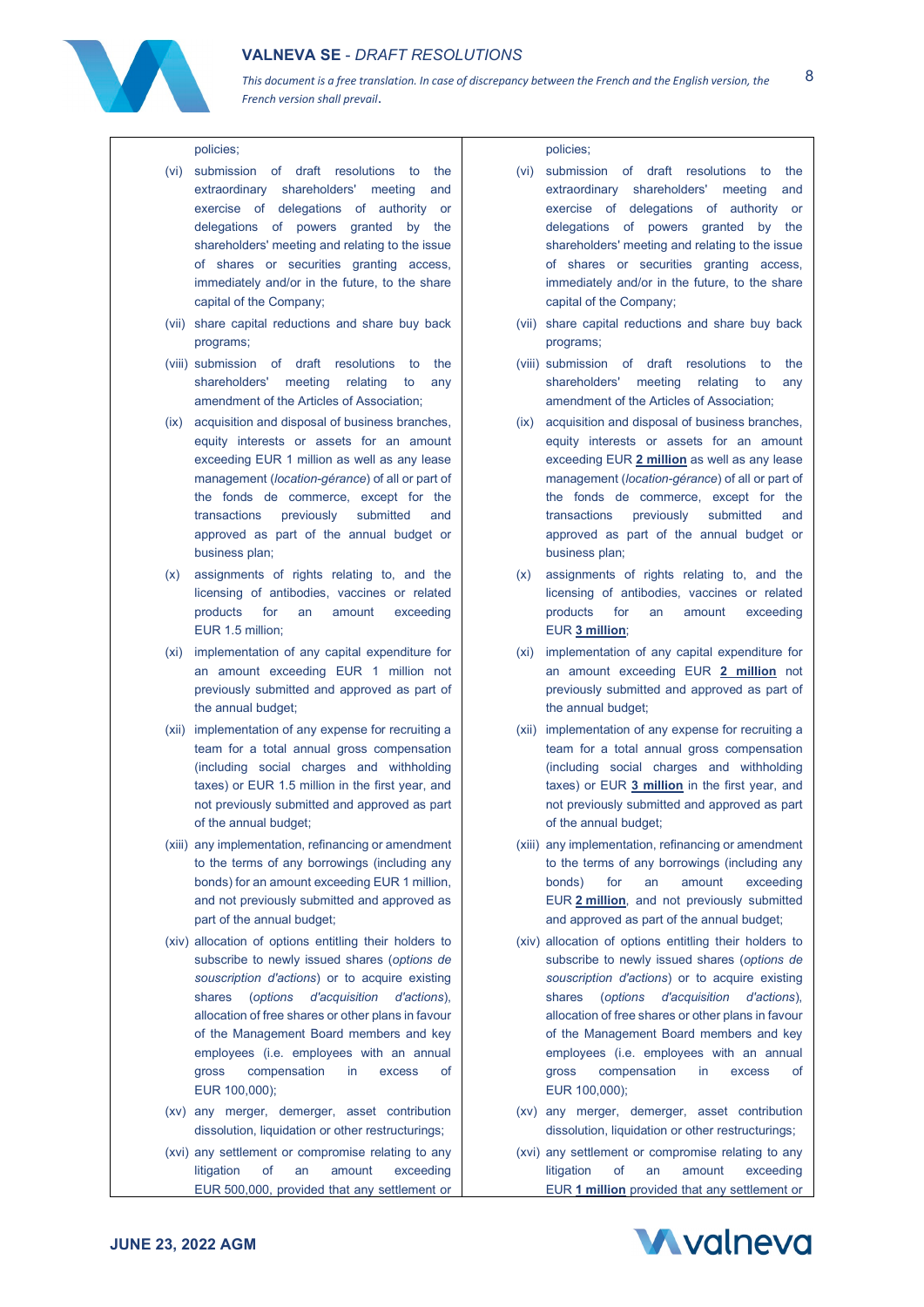

 $\overline{Q}$ 

| compromise relating to a litigation of an amount<br>exceeding EUR 250,000 will be reviewed by<br>the audit committee of the Supervisory Board;<br>(xvii) any material change in the business; and<br>(xviii) any agreement or undertaking to do any of the<br>foregoing. | compromise relating to a litigation of an amount<br>exceeding EUR 500,000 will be reviewed by<br>the audit committee of the Supervisory Board;<br>(xvii) any material change in the business; and<br>(xviii) any agreement or undertaking to do any of the<br>foregoing. |
|--------------------------------------------------------------------------------------------------------------------------------------------------------------------------------------------------------------------------------------------------------------------------|--------------------------------------------------------------------------------------------------------------------------------------------------------------------------------------------------------------------------------------------------------------------------|
| […]                                                                                                                                                                                                                                                                      | المحا                                                                                                                                                                                                                                                                    |
|                                                                                                                                                                                                                                                                          | The other paragraphs remain unchanged.                                                                                                                                                                                                                                   |

| Article 28. Holding of the Meeting. Bureau. Minutes<br><b>Former wording</b>                                                                                                                                                                                            | Article 28. Holding of the Meeting. Bureau. Minutes<br><b>New wording</b>                                                                                                                                                                                                                                                                                                                                                                                     |
|-------------------------------------------------------------------------------------------------------------------------------------------------------------------------------------------------------------------------------------------------------------------------|---------------------------------------------------------------------------------------------------------------------------------------------------------------------------------------------------------------------------------------------------------------------------------------------------------------------------------------------------------------------------------------------------------------------------------------------------------------|
| $[]$                                                                                                                                                                                                                                                                    | $[]$                                                                                                                                                                                                                                                                                                                                                                                                                                                          |
| The deliberations of the meetings shall be recorded in<br>minutes signed by the members of the bureau and drawn up<br>in a special register, in accordance with the law. Copies and<br>extracts of these minutes shall be certified under the<br>conditions set by law. | The deliberations of the meetings shall be recorded in<br>minutes signed by the members of the bureau and drawn up<br>in a special register, <b>possibly in electronic format</b> ,<br>in accordance with the law applicable laws and<br>regulations. Copies and extracts of these minutes shall be<br>certified under the conditions set by law applicable laws<br>and regulations, possibly in electronic format.<br>The other paragraphs remain unchanged. |

# **Nineteenth resolution - Authorization granted to the Management Board to cancel treasury shares**

The Shareholders, acting in accordance with the quorum and majority requirements applicable to Extraordinary General Meetings, after having reviewed the Management Board Report and the Statutory Auditors' Report, authorize the Management Board, with powers of delegation under the conditions set by law, for a period of eighteen (18) months from this meeting, to:

- reduce, at its sole discretion, on one or more occasions, the share capital, within the limit of ten percent (10%) of the share capital, adjusted for corporate actions that could affect the share capital after this decision, per twenty-four (24) month period, by canceling the shares, which the Company holds or might hold by any means, including by purchasing shares through buyback programs authorized by resolution 17 submitted to the Shareholders' vote, or through share buyback programs authorized previously or following the date of this meeting, or by any other means, by charging the difference between the buyback price of the canceled shares and their par value to additional paid-in capital and available reserves; and
- + duly acknowledge the completion of the capital decrease(s), modify the Articles of Association accordingly and carry out all necessary formalities.

This authorization supersedes and cancels the unexpired and unused part of any prior authorization having the same purpose, and notably resolution 12 of the Combined General Meeting of June 23, 2021.

**Twentieth resolution - Grant of authority to the Management Board to increase the share capital by issuing ordinary shares or any securities giving access to the capital while maintaining the preferential subscription right of the shareholders**

The Shareholders, acting in accordance with the quorum and majority conditions required for Extraordinary General Meetings, after having reviewed the Management Board Report and the Statutory Auditors' Special Report, and after duly noting that the capital has been fully paid up:

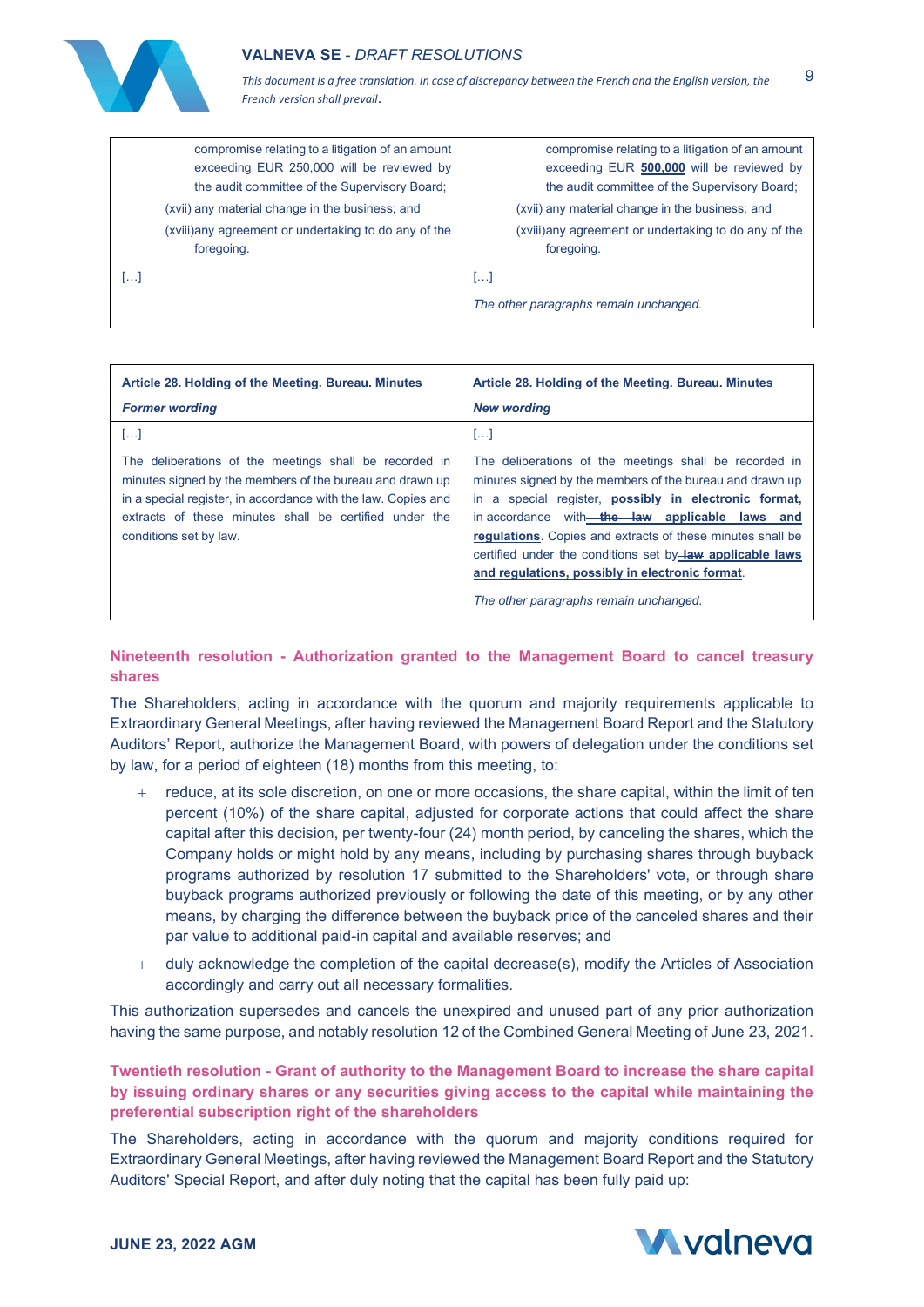

*This document is a free translation. In case of discrepancy between the French and the English version, the French version shall prevail*. 10

- decide to delegate to the Management Board, in accordance with the provisions of Article 225-129-2 of the French Commercial Code, with the option of subdelegation under the conditions laid down by law, for a maximum period of twenty-six (26) months from the present Meeting, their power to decide to carry out one or more immediate or future increases in capital by issuing any of the following:
	- o ordinary shares of the Company, and/or
	- o any capital securities of the Company giving access by any means, immediately or in the future, to other existing or future capital securities of the Company or giving the right to receive debt instruments from the Company, and/or
	- o any securities, whether hybrid or not, giving access by any means, immediately or in the future, to capital securities to be issued by the Company, and possibly giving access to existing capital securities and/or giving the right to receive debt instruments from the Company,

it being specified that these shares and securities may be subscribed for in cash or by set-off against certain, due and payable claims;

- resolve that the issuing of any preferred shares or securities giving access, immediately or in the future, to preferred shares is excluded from this delegation;
- resolve that the total nominal amount of increases in share capital which can be carried out, immediately or in the future, by virtue of powers delegated by the General Meeting through this resolution may not under any circumstances exceed a maximum overall amount of five million one hundred seventy-five thousand euros (€5,175,000) or the equivalent value in a foreign currency, to which amount will be added, if applicable, the supplementary nominal amount of shares or securities to be issued for the purposes of any adjustments to be made in accordance with applicable legislative or regulatory provisions and, if applicable, with contractual stipulations providing for other forms of adjustment, in order to preserve the rights of the holders of securities giving access to capital;
- + decide that the shareholders may exercise in accordance with the applicable laws and regulations, their preferential right to subscribe for ordinary shares or securities issued under this resolution on the basis of irrevocable entitlement (*à titre irréductible*) in proportion to their rights and within the limit of their demand. In addition, the Management Board may establish for the benefit of shareholders a right to apply for excess shares subject to reduction (*à titre réductible*) exercisable in proportion to their rights and within the limit of their demand;
- + decide that if take-up for shares on the basis of irrevocable entitlement (*à titre irréductible*) with respect to exact rights and, when applicable, for excess shares subject to reduction (*à titre réductible*), should fail to account for the entire issue of the shares or securities as defined above, the Management Board may, as it chooses, and in the order it decides, in accordance with Article L. 225-134 of the French Commercial Code, proceed with one or more of the following options: (i) freely allocate all or part of the unsubscribed securities to any persons of its choosing, (ii) offer these securities to the public and/or (iii) restrict the amount of the issuance to the subscriptions received, provided that these amount to not less than three quarters of the intended issuance;
- + resolve that the securities that may be issued pursuant to this delegation may notably consist of debt securities, including securities giving the right to receive debt securities, whether or not governed by Articles L. 228-91 *et seq*. of the French Commercial Code, or warrants, or may be associated with the issue of such securities, or enable the issue thereof as intermediate securities. These debt securities may or may not be for an unlimited term, may or may not be subordinate, and may be issued in France or abroad, either in euros or in another currency, or in any other monetary units established by reference to several currencies. The maximal nominal amount of debt securities issued under this delegation and resolutions 21, 22, 23, 25

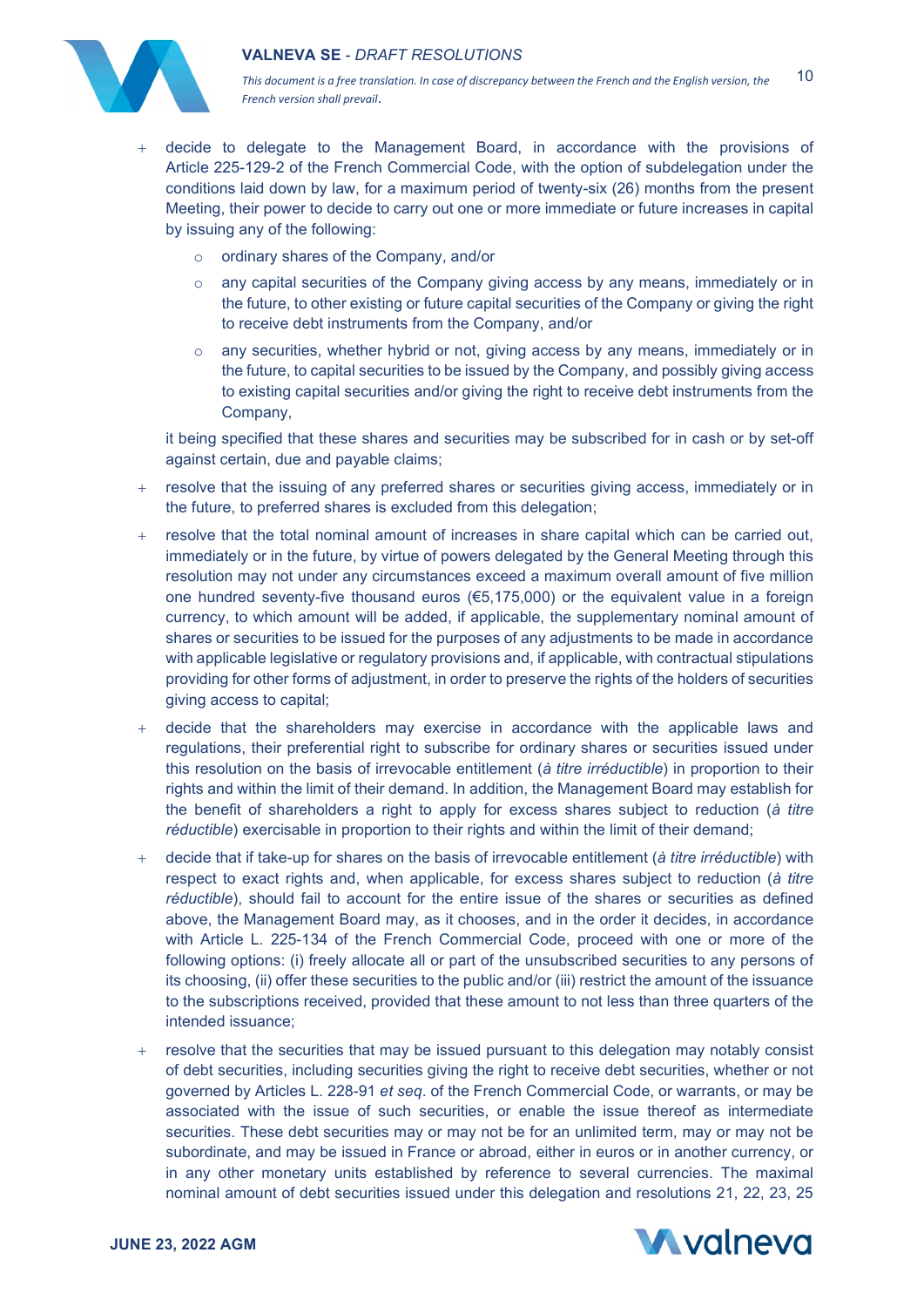

*This document is a free translation. In case of discrepancy between the French and the English version, the French version shall prevail*. 11

and 27 of this General Meeting may not exceed one hundred forty-three million seven hundred fifty thousand euros (€143,750,000) or the equivalent value at the exchange rate prevailing on the date of the issue decision, but will be independent of the amount of any debt securities referred to in Articles L. 228-38, L. 228-92 ( $3<sup>rd</sup>$  paragraph), L. 228-93 ( $6<sup>th</sup>$  paragraph) and L. 228-94 ( $3<sup>rd</sup>$  paragraph) of the French Commercial Code, for which the issue may otherwise be authorized or decided, in accordance with Articles L. 228-36-A and L. 228-40 of the French Commercial Code and the Company's Articles of Association. They may be subject to a fixed or variable interest rate, with or without capitalization, and be the subject of redemption, with or without a premium, or amortization, of any kind, with the possibility for the securities to be bought on the stock market or offered for sale or exchange by the Company;

- + resolve that, except subject to prior authorization by the General Meeting, this delegation of authority shall be suspended as from the date of the filing by a third-party of a proposed public offering to acquire the Company's shares and until the end of this offering period;
- + delegate all powers to the Management Board, that it may in turn delegate as permitted by law, to set the issue price and conditions, set the amount of the issue, determine the issue procedures and the form of securities to be created, set the date of dividend eligibility of the securities to be issued, including on a retroactive basis, make all adjustments required in accordance with legal and regulatory provisions to protect the rights of holders of securities giving access to the capital of the Company, list the securities to be issued, and generally allow for all measures, enter into all agreements and carry out all formalities necessary to ensure the successful completion of the proposed issues, formally record the capital increases resulting therefrom and amend the Articles of Association in consequence;
- + give the Management Board the authority (that it may further delegate as permitted by law) to charge, on its own initiative, fees for increases in capital to total premiums and to deduct from this amount the sums required to keep the legal reserve at one tenth (1/10) of the new capital after each issue;
- + note that the present delegation of power automatically entails, in favor of the owners of securities giving access, immediately or in the future, to the capital of the Company, which may be issued by virtue of this delegation, renunciation by the shareholders of their preferential right to subscribe for shares to which these securities could give a right; and
- + duly note that, if the Management Board uses this power of authority, it will report to the next Ordinary General Meeting, as required by law and regulations, on the uses made of authorizations granted under this resolution.

**Twenty-first resolution - Grant of authority to the Management Board to increase the capital by issuing ordinary shares or any securities giving access to the capital through a public offering (other than those referred to in Article L. 411-2, 1° of the French Monetary and Financial Code), canceling preferential subscription rights of the shareholders though including an option for a priority period**

The Shareholders, acting in accordance with the quorum and majority conditions required for Extraordinary General Meetings, after having reviewed the Management Board Report and the Statutory Auditors' Special Report, and after duly noting that the capital has been fully paid up:

- + resolve, in accordance with the provisions of the French Commercial Code and in particular Articles L. 225-129-2, L. 225-135, L. 22-10-51 and L. 22-10-52 of said Code, to delegate to the Management Board, with the option of subdelegation under the conditions laid down by law, for a maximum period of twenty-six (26) months from the present Meeting, its power to decide to carry out one or more immediate or future increases in capital by issuing, in France or abroad, any of the following:
	- o ordinary shares of the Company, and/or

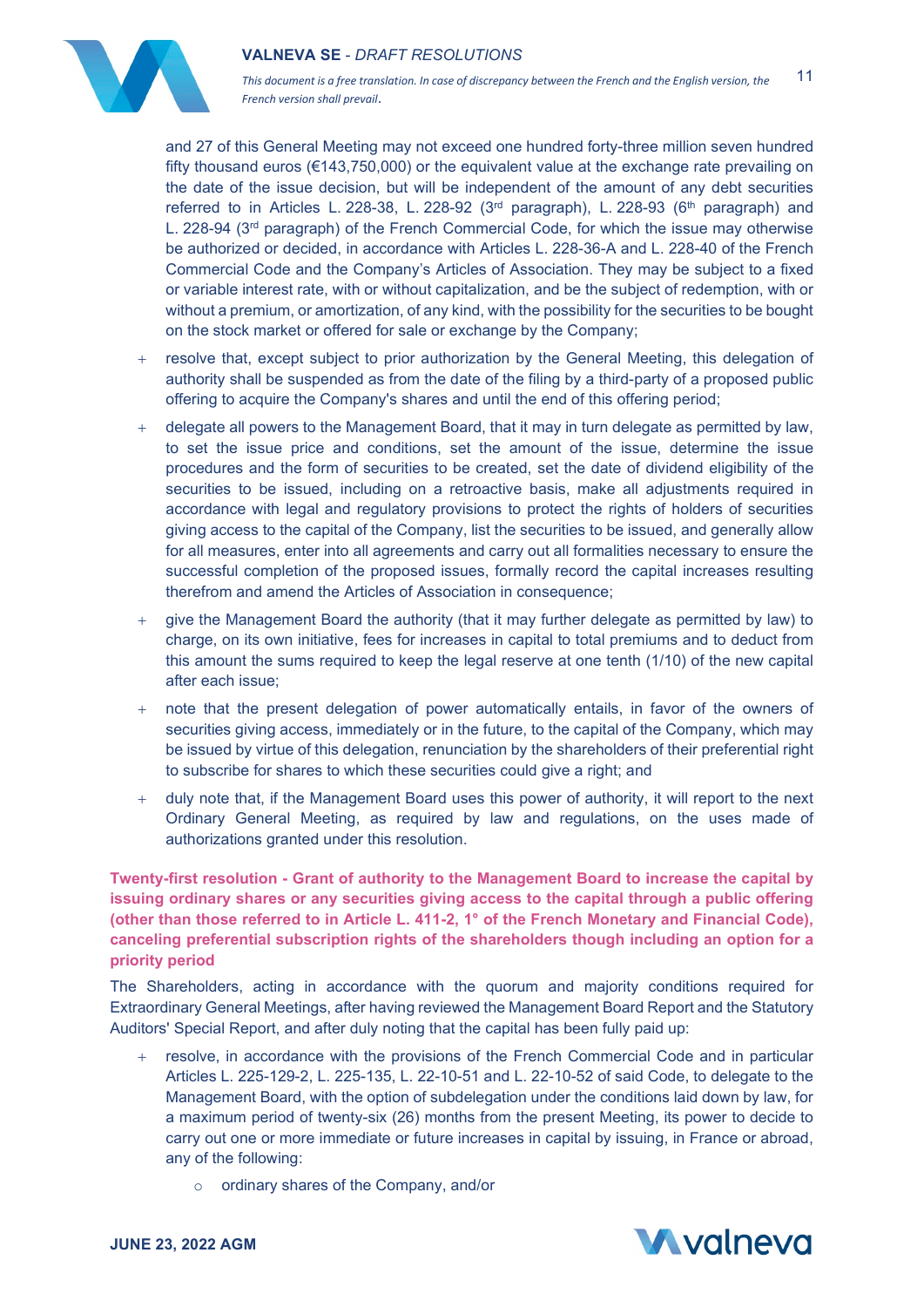

*This document is a free translation. In case of discrepancy between the French and the English version, the French version shall prevail*. 12

- $\circ$  any capital securities of the Company giving access by any means, immediately or in the future, to other existing or future capital securities of the Company or giving the right to receive debt instruments from the Company, and/or
- $\circ$  any securities, whether hybrid or not, giving access by any means, immediately or in the future, to capital securities to be issued by the Company, and possibly giving access to existing capital securities and/or giving the right to receive debt instruments from the Company,

it being specified that these shares and securities may be subscribed for in cash or by set-off against certain, due and payable claims;

- + resolve that the issuance of any preferred shares or securities giving access, immediately or in the future, to preferred shares is excluded from this delegation;
- resolve that the total maximum nominal amount of increases in share capital which can be carried out, immediately or in the future, may not under any circumstances exceed a maximum overall amount of four million six hundred thousand euros (€4,600,000) or the equivalent value in a foreign currency, to which amount will be added, if applicable, the additional nominal amount of shares or securities to be issued for the purposes of any adjustments to be made in accordance with applicable laws and regulations and, if applicable, with contractual provisions providing for other forms of adjustment, in order to preserve the rights of the holders of securities giving access to the capital;
- + resolve that the Company may carry out the capital increases through a public offering of securities (other than one of those referred to in Article L. 411-2, 1° of the French Monetary and Financial Code), and note that any public offerings decided under this delegation may be combined with public offerings referred to in Article L. 411-2, 1° of the French Monetary and Financial Code, within the same issue or through several simultaneous issues;
- + resolve that the Management Board, will have all powers, with a right of subdelegation upon the conditions provided for by law, to implement, if it so decides, the present delegation of authority on one or more occasions, in proportions and at times that it sees fit, and to amend the Articles of Association accordingly;
- + decide that if take-up for shares should fail to account for the entire issue of the shares or securities as defined above, the Management Board may, as it chooses, and in the order it decides, use one or more of the options granted under Article L. 225-134 of the French Commercial Code, including the one restricting the amount of the issuance to the subscriptions received, provided that these amount to not less than three quarters of the initial intended issuance;
- resolve to cancel shareholders' preferential subscription rights to shares and other securities giving access to the capital of the Company under this resolution. The Management Board may nevertheless grant the shareholders, pursuant to Article L. 22-10-51 of the French Commercial Code, a priority subscription period for a time period and according to procedure that it will establish in accordance with applicable laws and regulations and for all or part of the issue. This priority subscription period shall not result in the creation of negotiable rights and must be exercised in proportion to the number of shares owned by each shareholder;
- + resolve that the securities that may be issued pursuant to this delegation may notably consist of debt securities, including securities giving the right to receive debt securities representing a right to debt securities, whether or not governed by Articles L. 228-91 *et seq*. of the French Commercial Code, or warrants, or may be associated with the issue of such securities, or enable the issue thereof as intermediate securities. These debt securities may or may not be for an unlimited term, may or may not be subordinate, and may be issued in France or abroad, either in euros or in another currency, or in any other monetary units established by reference to several currencies. The maximal nominal amount of debt securities thereby issued may not

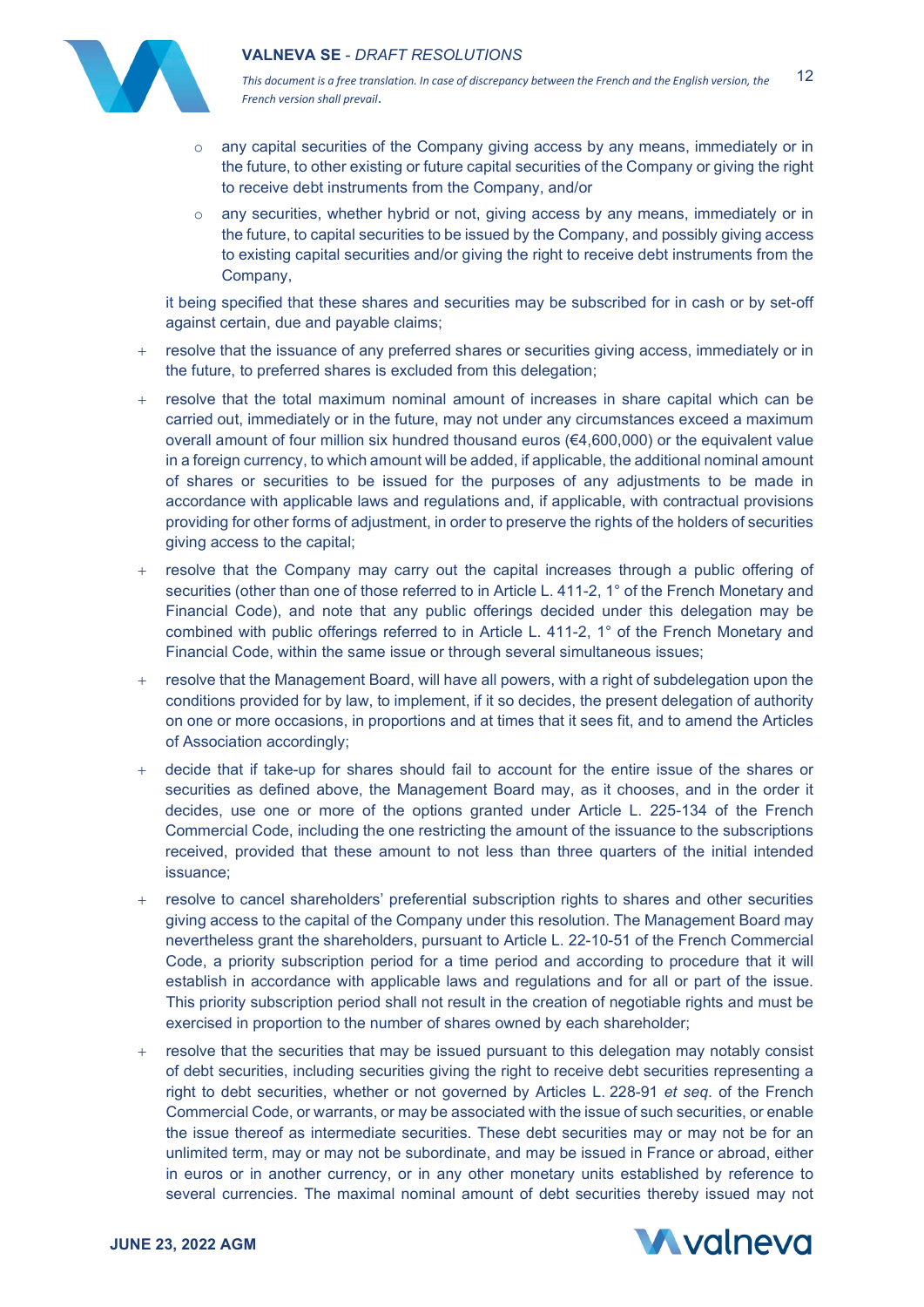

*This document is a free translation. In case of discrepancy between the French and the English version, the French version shall prevail*. 13

exceed one hundred forty-three million seven hundred fifty thousand euros (€143,750,000) or the equivalent value at the exchange rate prevailing on the date of the issue decision, but will be independent of the amount of any debt securities referred to in Articles L. 228-38, L. 228-92  $(3<sup>rd</sup>$  paragraph), L. 228-93  $(6<sup>th</sup>$  paragraph) and L. 228-94  $(3<sup>rd</sup>$  paragraph) of the French Commercial Code, for which the issue may otherwise be authorized or decided, in accordance with Articles L. 228-36-A and L. 228-40 of the French Commercial Code and the Company's Articles of Association. They may be subject to a fixed or variable interest rate, with or without capitalization, and be the subject of redemption, with or without a premium, or amortization, of any kind, with the possibility for the securities to be bought on the stock market or offered for sale or exchange by the Company;

- + resolve that the par value of the debt securities that may be issued under this delegation will be credited against the maximum nominal amount of debt securities as set out in resolution 20 of this General Meeting;
- + resolve that the issue price of new shares that may be issued under this delegation of authority, will be determined by the Management Board, with the option of sub-delegation under the conditions laid down by law:
	- i. the issue price for the ordinary shares shall at least equal the minimum amount provided for by the laws and regulations in force at the time this delegation of authority is used, after adjusting, if applicable, this amount to take into account the difference in the date of dividend eligibility (or currently the volume-weighted average price for the last three (3) trading days on Euronext Paris preceding the start of the public offering, that may be reduced by a maximum discount of ten percent (10%), as applicable, in accordance with Article L. 22-10-52 and Article R. 22-10-32 of the French Commercial Code); and
	- ii. the issue price of the securities will be such that the amount immediately received by the Company, increased, as applicable, by amounts it may subsequently receive, will be for each ordinary share issued pursuant to the issuance of these securities at least equal to the amount defined in paragraph "i." above, after adjustment, if applicable, in order to take into account the difference in the date of dividend eligibility.
- + resolve that, except subject to prior authorization by the General Meeting, this delegation of authority shall be suspended as from the date of the filing by a third-party of a proposed public offering to acquire the Company's shares and until the end of this offering period;
- give the Management Board the power, with the option of subdelegation under the conditions laid down by law, at its own initiative, to implement the present delegation, and in particular to:
	- $\circ$  charge fees for increases in capital to total premiums and deduct from this amount the sums required to keep the legal reserve at 1/10 of the new capital after each increase;
	- $\circ$  decide on kind of securities to be created, their characteristics, their price and the terms and conditions of their issue;
	- $\circ$  decide on the method for paying up, including by offsetting due and payable debts, securities to be issued and, if applicable, the conditions for their redemption;
	- o charge all issue expenses incurred to premium;
	- make all allotments of securities by conversion, exchange, redemption or presentation of a warrant;
	- $\circ$  determine procedures for adjusting the conditions for future access to the capital of securities thereby issued (including warrants), and suspend, if applicable, the exercise of rights attached to these securities and warrants for a maximum period

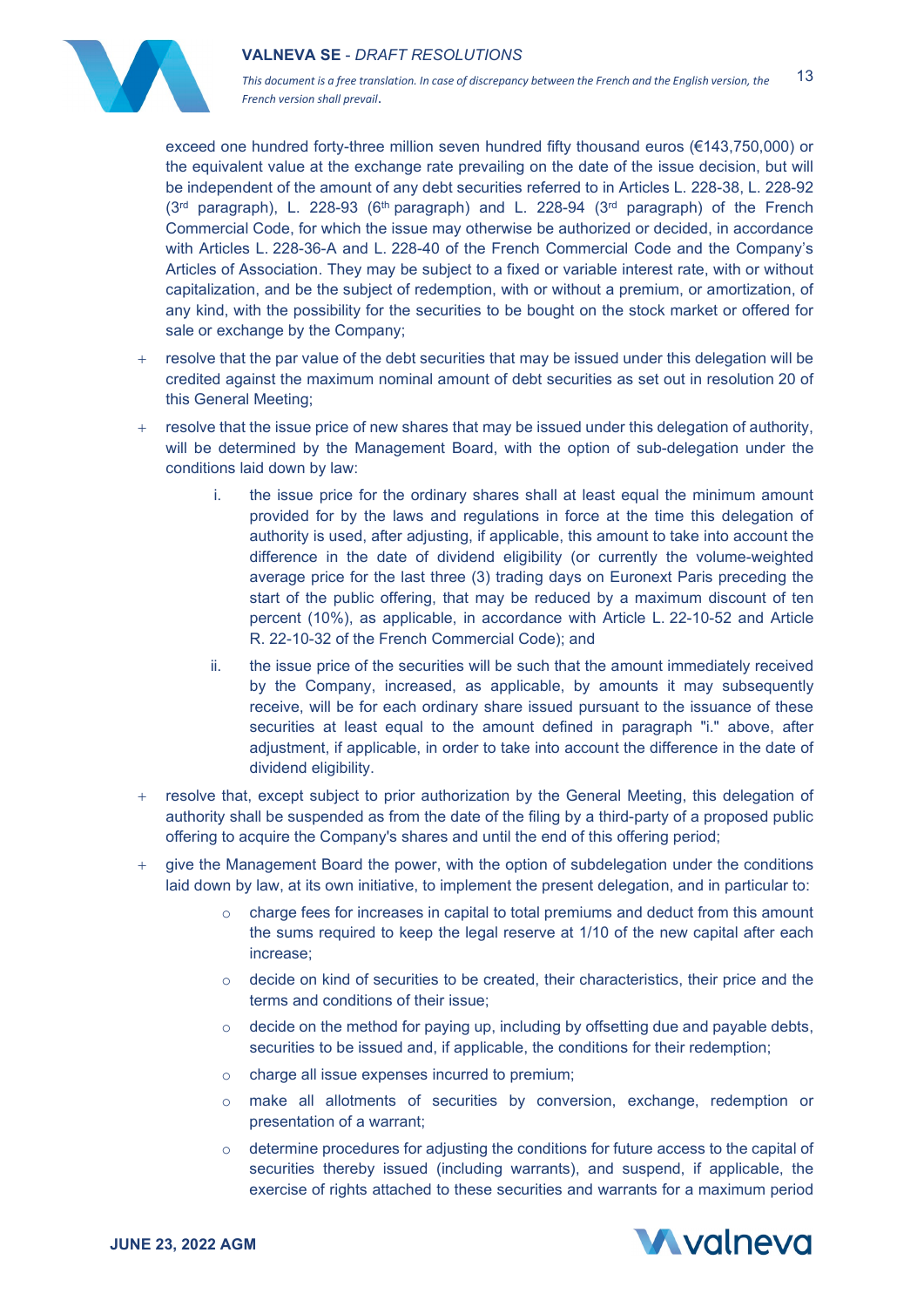

of three (3) months;

- o execute all underwriting agreements and any other agreement required in connection with any issuance carried out under this resolution;
- $\circ$  take all measures and ensure compliance with all formalities required for admission to trading on a regulated market and/or any other financial market located outside the European Economic Area, of any rights, shares, securities and warrants created;
- $\circ$  lay down the conditions for free allotment and the exercising of autonomous equity warrants, and determine the terms of stock exchange purchase or offer for purchase or exchange of securities or equity warrants or allotment of shares, and the redemption of these securities or warrants;
- o record the capital increase(s) resulting therefrom;
- o make any amendments to the Articles of Association in relation to the amount of share capital and the number of shares involved;
- $\circ$  and, generally, decide and carry out all formalities, lay down all conditions useful for ensuring the execution and proper completion of any issues that may be carried out by virtue of this resolution and, as the case may be, suspend it.
- + decide that a special report by the Statutory Auditors will be drawn up on share issues decided by virtue of this delegation of authority, in accordance with Article L. 225-135 of the French Commercial Code and in accordance with regulatory provisions;
- note that the present delegation of authority automatically entails by operation of law, in favor of the owners of securities giving access, immediately or in the future, to the capital of the Company, which may be issued by virtue of this delegation, renunciation by the shareholders of their preferential right to subscribe for shares to which these securities could give a right; and
- + duly note that, if the Management Board uses this power of authority, it will report to the next Ordinary General Meeting, as required by law and regulations, on the uses made of authorizations granted under this resolution.

**Twenty-second resolution - Grant of authority to the Management Board to increase the share capital by issuing shares and/or securities giving immediate and/or future access to the Company's share capital, with cancellation of preferential subscription rights of the shareholders, through a public offering referred to in Article L. 411-2, 1° of the French Monetary and Financial Code**

The Shareholders, acting in accordance with the quorum and majority conditions required for Extraordinary General Meetings, after having reviewed the Management Board Report and the Statutory Auditors' Special Report, and after duly noting that the capital has been fully paid up:

- + resolve, in accordance with the provisions of the French Commercial Code and in particular Articles L. 225-129-2, L. 225-135, L. 225-136 and L. 22-10-52 of said Code, to delegate to the Management Board, with the option of subdelegation under the conditions laid down by law, for a maximum period of twenty-six (26) months from the present Meeting, its power to decide to carry out one or more immediate or future increases in capital by issuing:
	- o ordinary shares of the Company, and/or
	- o any capital securities of the Company giving access by any means, immediately or in the future, to other existing or future capital securities of the Company or giving the right to receive debt instruments from the Company, and/or
	- o any securities, whether hybrid or not, giving access by any means, immediately or in the future, to capital securities to be issued by the Company, and possibly giving access

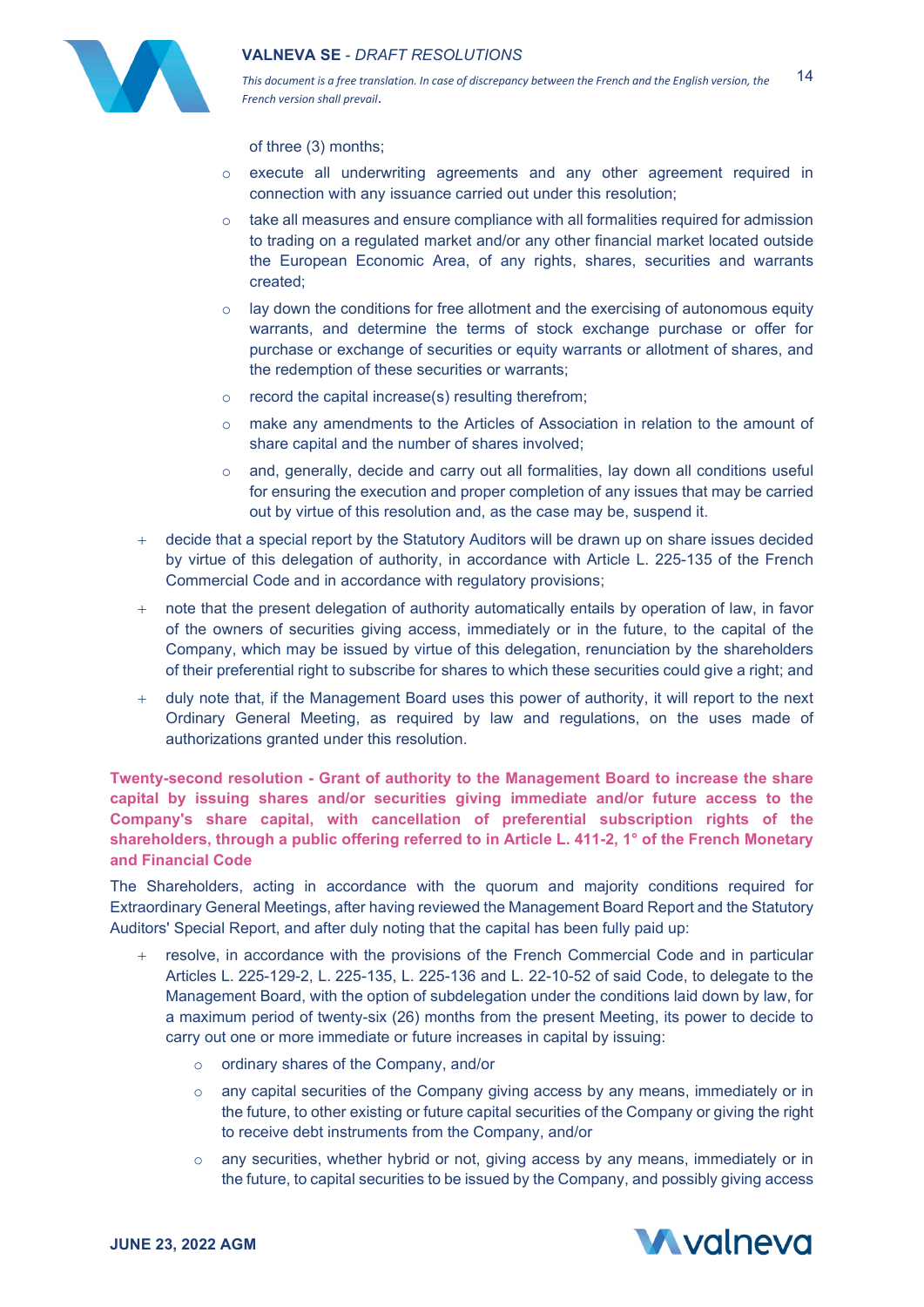

*This document is a free translation. In case of discrepancy between the French and the English version, the French version shall prevail*. 15

to existing capital securities and/or giving the right to receive debt instruments from the Company,

through a public offering referred to in Article L. 411-2, 1° of the French Monetary and Financial Code, it being specified that these shares and securities may be subscribed for in cash or by offsetting due and payable debts;

- + resolve that the total amount of capital increases that may be carried out under this resolution, immediately and/or in the future, may not exceed the maximum amount provided for by applicable regulation, *i.e*. currently twenty percent (20%) of the share capital per year on the date of implementation of the delegation, it being specified that to this maximum amount will be added, as applicable, the additional nominal amount of shares to be issued in accordance with the provisions of the law and contractual provisions to preserve the rights of holders of securities giving access to the capital;
- + resolve that the Management Board, will have all powers, with a right of subdelegation upon the conditions provided for by law, to implement, if it so decides, the present delegation of authority on one or more occasions, in proportions and at times that it sees fit, and to amend the Articles of Association accordingly;
- + decides to cancel shareholders' preferential right to subscribe for shares and securities giving access to the capital of the Company to which the present resolution relates;
- + resolve that the securities that may be issued pursuant to this delegation may notably consist of debt securities, including securities giving the right to receive debt securities representing a right to debt securities, whether or not governed by Articles L. 228-91 *et seq*. of the French Commercial Code, or warrants, or may be associated with the issue of such securities, or enable the issue thereof as intermediate securities. These debt securities may or may not be for an unlimited term, may or may not be subordinate, and may be issued in France or abroad, either in euros or in another currency, or in any other monetary units established by reference to several currencies. The maximal nominal amount of debt securities thereby issued may not exceed one hundred forty-three million seven hundred fifty thousand euros (€143,750,000) or the equivalent value at the exchange rate prevailing on the date of the issue decision, but will be independent of the amount of any debt securities referred to in Articles L. 228-38, L. 228-92  $(3<sup>rd</sup>$  paragraph), L. 228-93  $(6<sup>th</sup>$  paragraph) and L. 228-94  $(3<sup>rd</sup>$  paragraph) of the French Commercial Code, for which the issue may otherwise be authorized or decided, in accordance with Articles L. 228-36-A and L. 228-40 of the French Commercial Code and the Company's Articles of Association. They may be subject to a fixed or variable interest rate, with or without capitalization, and be the subject of redemption, with or without a premium, or amortization, of any kind, with the possibility for the securities to be bought on the stock market or offered for sale or exchange by the Company;
- + resolve that the par value of the debt securities that may be issued under this delegation will be credited against the maximum nominal amount of debt securities as set out in resolution 20 proposed to this General Meeting;
- + resolve that the issue price of new shares that may be issued under this delegation, in accordance with Articles L. 22-10-52 and R. 22-10-32 of the French Commercial Code, will be set by the Management Board under the following conditions:
	- i. the issue price for shares directly issued shall at least equal the minimum provided by applicable legal and regulatory provisions on the issue date (*i.e*. on this date, the volume-weighted average price of the share on Euronext Paris calculated over a period of three (3) trading days preceding the start of the public offering, that may be reduced by a maximum discount of ten percent (10%)); and
	- ii. the issue price of securities giving access to the share capital will be such that the amount immediately received by the Company, increased, as applicable, by

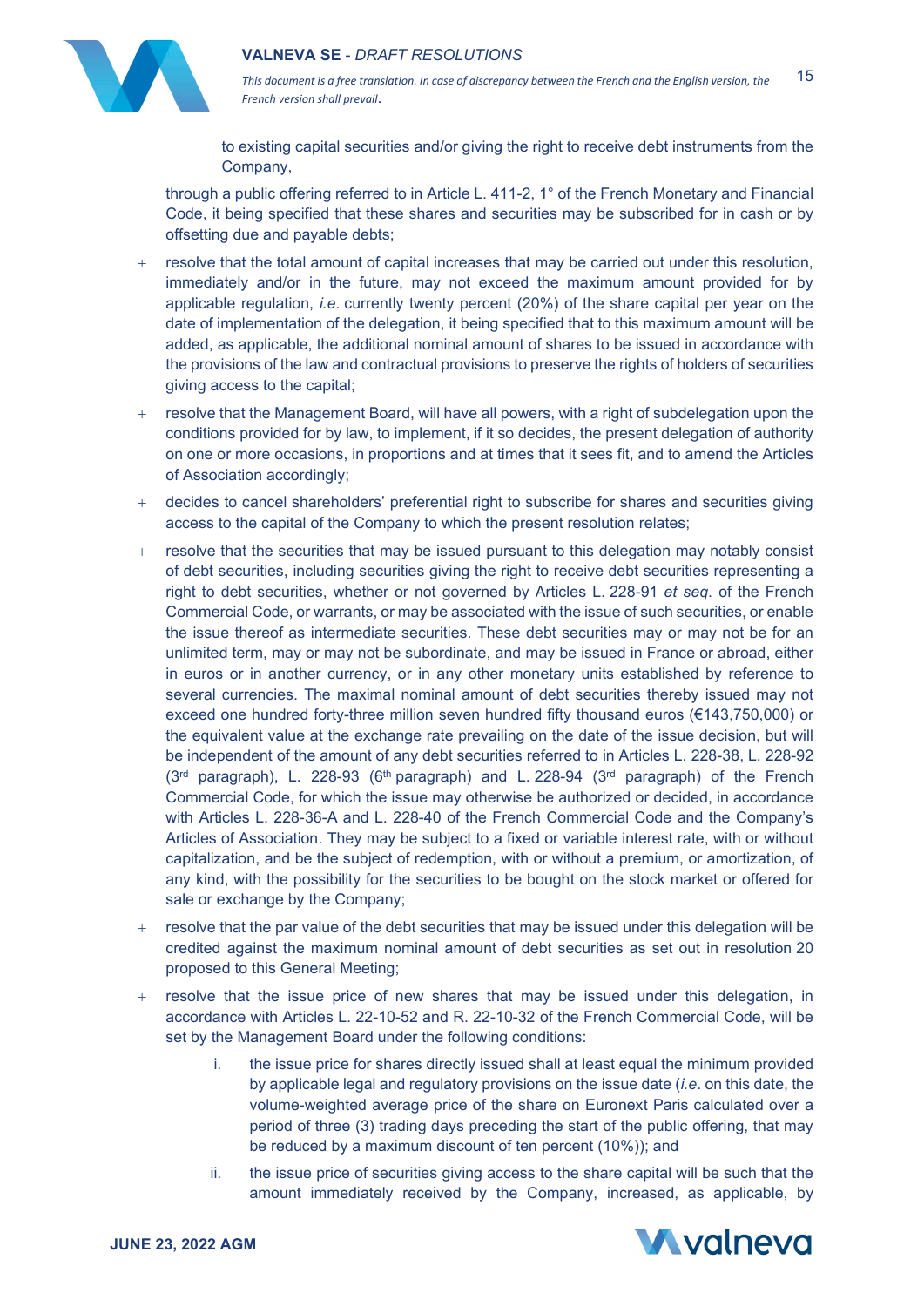

*This document is a free translation. In case of discrepancy between the French and the English version, the French version shall prevail*. 16

amounts it may subsequently receive, will be for each ordinary share issued pursuant to the issuance of these securities at least equal to the minimum subscription price as defined in paragraph "i." above.

- + resolve that, except subject to prior authorization by the General Meeting, this delegation of authority shall be suspended as from the date of the filing by a third-party of a proposed public offering to acquire the Company's shares and until the end of this offering period;
- + decide that if take-up for shares should fail to account for the entire issue of the shares or securities as defined above, the Management Board may, as it chooses, and in the order it decides, use one or more of the options granted under Article L. 225-134 of the French Commercial Code, including the one restricting the amount of the issuance to the subscriptions received, provided that these amount to not less than three quarters of the initial intended issuance;
- give the Management Board the power, with the option of subdelegation under the conditions laid down by law, at its own initiative, to implement the present delegation, and in particular to:
	- $\circ$  charge fees for increases in capital to total premiums and deduct from this amount the sums required to keep the legal reserve at 1/10 of the new capital after each increase;
	- $\circ$  decide on kind of securities to be created, their characteristics, their price and the terms and conditions of their issue;
	- o decide on the method for paying up, including by offsetting due and payable debts, securities to be issued and, if applicable, the conditions for their redemption;
	- o charge all issue expenses incurred to premium;
	- o make all allotments of securities by conversion, exchange, redemption or presentation of a warrant;
	- $\circ$  determine procedures for adjusting the conditions for future access to the capital of securities thereby issued (including warrants), and suspend, if applicable, the exercise of rights attached to these securities and warrants for a maximum period of three (3) months;
	- o execute all underwriting agreements and any other agreement required in connection with any issuance carried out under this resolution;
	- $\circ$  take all measures and ensure compliance with all formalities required for admission to trading on a regulated market of any rights, shares, securities and warrants created;
	- $\circ$  lay down the conditions for free allotment and the exercising of autonomous equity warrants, and determine the terms of stock exchange purchase or offer for purchase or exchange of securities or equity warrants or allotment of shares, and the redemption of these securities or warrants;
	- $\circ$  record the capital increase(s) resulting therefrom;
	- o make any amendments to the Articles of Association in relation to the amount of share capital and the number of shares involved;
	- $\circ$  and, generally, decide and carry out all formalities, lay down all conditions useful for ensuring the execution and proper completion of any issues that may be carried out by virtue of this resolution and, as the case may be, suspend it.
- decide that a special report by the Statutory Auditors will be drawn up on share issues decided by virtue of this delegation of authority, in accordance with Article L. 225-135 of the French Commercial Code and in accordance with regulatory provisions;

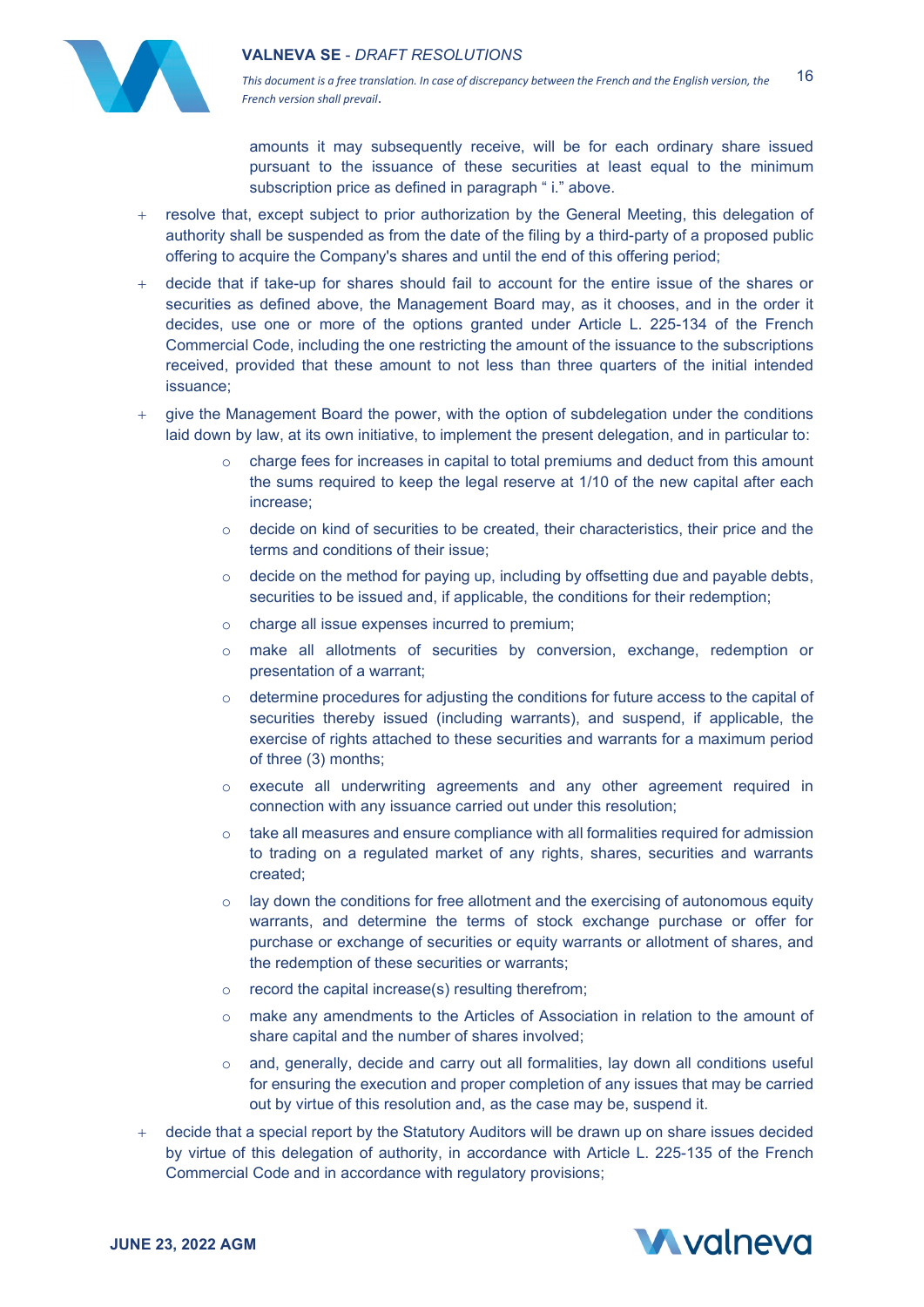

*This document is a free translation. In case of discrepancy between the French and the English version, the French version shall prevail*. 17

- hote that the present delegation of authority automatically entails, in favor of the owners of securities giving access, immediately or in the future, to the capital of the Company, which may be issued by virtue of this delegation, renunciation by the shareholders of their preferential right to subscribe for shares to which these securities could give a right; and
- + duly note that, if the Management Board uses this power of authority, it will report to the next Ordinary General Meeting, as required by law and regulations, on the uses made of authorizations granted under this resolution.

**Twenty-third resolution - Grant of authority to the Management Board in the event of an issue of the Company's ordinary shares and/or securities giving immediate and/or future access to the Company's share capital, with cancellation of preferential subscription rights of the shareholders, to set the issue price, up to a limit of 10% of the share capital per year**

The Shareholders, acting in accordance with the conditions of quorum and majority that apply at Extraordinary General Meetings, after having reviewed the Management Board Report and the Statutory Auditors' Special Report, in accordance with Article L. 22-10-52 of the French Commercial Code:

- authorize the Management Board, for each of the issues decided pursuant to the authorizations granted under resolutions 21 and/or 22 above and up to a limit of ten percent (10%) of the Company's share capital (this limit being assessed as of the date of implementation of this delegation, it being specified that to this limit shall be added, where applicable, the additional nominal amount of the shares to be issued to preserve, in accordance with the law and, where applicable, to contractual stipulations providing for other cases of adjustment, the rights of holders of securities giving access to a portion of the Company's share capital) per year, to depart from the conditions for setting the price provided for in the aforementioned resolutions and to set the issue price of the shares and/or securities giving immediate or later access to the share capital issued, in accordance with the following terms and conditions:
	- i. the issue price may not be less than the weighted average share price on the Euronext Paris over a period chosen by the Management Board of between three (3) and ninety (90) consecutive trading days preceding the determination of the issue price, possibly reduced, at the discretion of the Management Board, by a maximum discount of fifteen percent (15%); and
	- ii. the issue price of the securities will be such that the amount immediately received by the Company, plus, if applicable, the amount that may be subsequently received by the Company, will be for each ordinary share issued as a consequence of the issuance of these securities at least equal to the amount referred to in paragraph "i." above, after correction, if applicable, of this amount to take into account the difference in the date of dividend eligibility.
- + resolve that the maximum nominal amount of the capital increases that may be carried out, immediately or at a later time, pursuant to this authorization, may not exceed ten percent (10%) of the Company's share capital (this limit being assessed as of the date of implementation of this delegation, it being specified that to this limit shall be added, where applicable, the additional nominal amount of the shares to be issued to preserve, in accordance with the law and, as the case may be, with the contractual stipulations providing for other cases of adjustments, the rights of holders of securities giving access to a portion of the Company's share capital), within the limit of the capital increase ceiling provided for in resolution 21, or, as the case may be, resolution 22 of this General Meeting and the general limit provided for in resolution 28;
- + resolve that the nominal amount of the debt securities that may be issued pursuant to this authorization shall be deducted from the total nominal amount of debt securities set forth in resolution 20 proposed to this General Meeting;
- + resolve, under the conditions provided for in resolution 21 or, as the case may be, resolution 22,

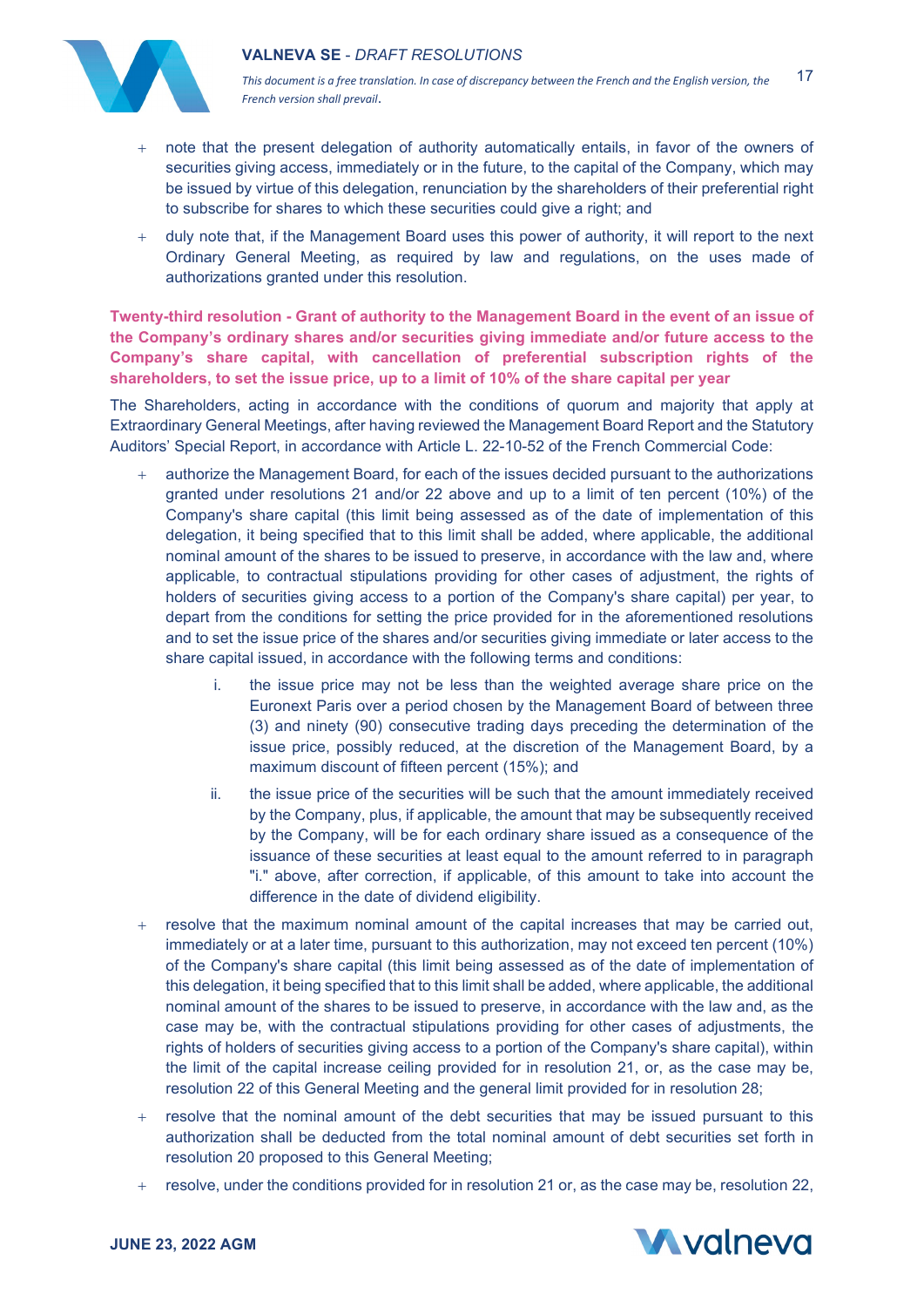

that the Management Board shall have full powers to implement this authorization;

- + resolve that, except subject to prior authorization by the General Meeting, this delegation of authority shall be suspended as from the date of the filing by a third-party of a proposed public offering to acquire the Company's shares and until the end of this offering period; and
- resolves that this authorization is valid for a period of twenty-six (26) months from the date of this General Meeting.

**Twenty-fourth resolution - Grant of authority to the Management Board to increase the share capital by issuing shares and/or securities giving immediate and/or future access to the Company's share capital, with cancellation of preferential subscription rights of the shareholders for the benefit of certain categories of persons meeting specified characteristics**

The Shareholders, acting in accordance with the quorum and majority conditions required for Extraordinary General Meetings, after having reviewed the Management Board Report and the Statutory Auditors' Special Report, and after duly noting that the capital has been fully paid up:

- + resolve, in accordance with the provisions of the French Commercial Code and in particular Articles L. 225-129-2, L. 225-135 and L. 225-138 of said Code, to delegate to the Management Board, with the option of subdelegation under the conditions laid down by law, for a maximum period of eighteen (18) months from the present Meeting, its power to decide to carry out one or more immediate or future increases in capital, by issuing, with cancellation of preferential subscription rights of the shareholders for the benefit of certain categories of persons meeting specified characteristics, in France or abroad, either in euros, or in any other currency, or in any monetary unit established by reference to several currencies, ordinary shares of the Company and/or securities giving access, immediately and/or in the future, to the capital of the Company, it being specified that these shares and/or securities giving access, immediately or in the future, to the capital of the Company, may be subscribed for in cash or by set-off against certain, due and payable claims;
- resolve that the issuance of any preferred shares or securities giving access, immediately or in the future, to preferred shares is excluded from this delegation;
- resolve that the total maximum nominal amount of increases in share capital which can be carried out, may not under any circumstances exceed a maximum overall amount of four million six hundred thousand euros ( $\epsilon$ 4,600,000) or the equivalent value in a foreign currency, to which amount will be added, if applicable, the additional nominal amount of shares or securities to be issued for the purposes of any adjustments to be made in accordance with applicable laws and regulations and, if applicable, with contractual provisions providing for other forms of adjustment, in order to preserve the rights of the holders of securities giving access to the capital;
- + resolve that the Management Board, will have all powers, with a right of subdelegation upon the conditions provided for by law, to implement, if it so decides, the present delegation of authority on one or more occasions, in proportions and at times that it sees fit, and to amend the Articles of Association accordingly;
- + resolve to cancel shareholders' preferential subscription rights to shares under this resolution, and accord the right to subscribe to:
	- (i) natural persons and legal entities, including companies, trusts or investment funds, organized under French or foreign law, that routinely invest in the pharmaceutical, biotechnological or medical technology sector; and/or
	- (ii) companies, institutions or entities of any type, French or foreign, that do a significant part of their business in the pharmaceutical, cosmetic, chemical or medical devices and/or technologies or research in these sectors; and/or
	- (iii) French or foreign investment services companies, or any foreign establishment with an

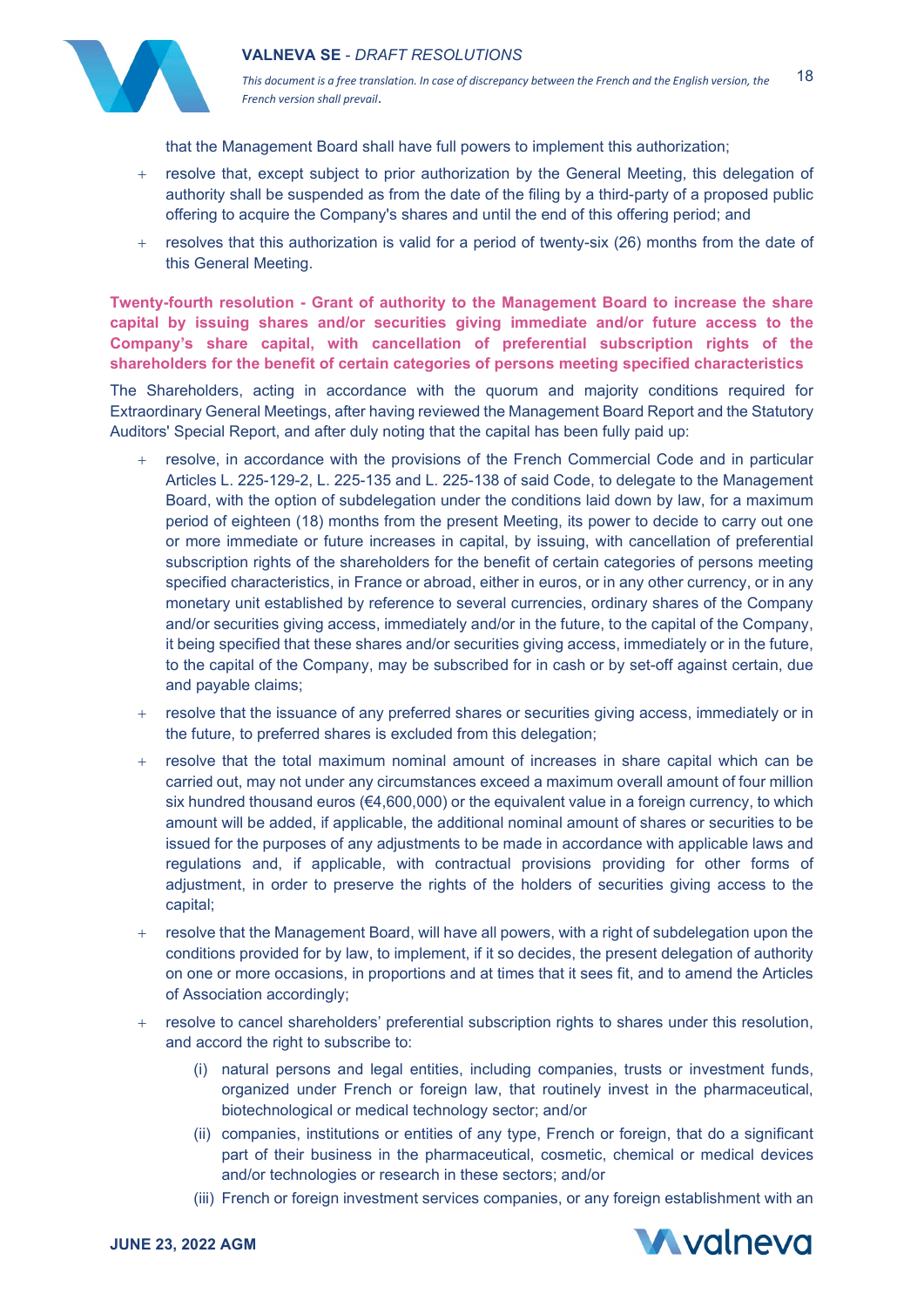

equivalent status, that could guarantee to carry out an issue to be placed with the persons described in (i) and/or (ii) above, in this context, to subscribe for securities that are issued; and/or

- (iv) credit institutions, service providers, investment funds or companies undertaking to subscribe for or guarantee the completion of the share capital increase or of any issue of securities likely to result in a capital increase (including, in particular, through the exercise of share subscription warrants) that could be carried out by virtue of this delegation in the context of the implementation of an equity or bond financing agreement, including in particular any "At-the-market (ATM)" financing program.
- + decide that if take-up for shares should fail to account for the entire issue, the Management Board may, as it chooses, and in the order it decides, use one or more of the options granted under Article L. 225-134 of the French Commercial Code, including the one restricting the amount of the issuance to the subscriptions received, provided that these amount to not less than three quarters of the initial intended issuance;
- resolve that the issue price of the shares that may be issued under this delegation will be set by the Management Board, with the option of subdelegation, under the following conditions: the issue price for the shares may not be less than the weighted average share price on the Euronext Paris over a period chosen by the Management Board of between three (3) and ninety (90) consecutive trading days preceding the determination of the issue price, possibly reduced, at the discretion of the Management Board, by a maximum discount of fifteen percent (15%);
- + give the Management Board the power, with the option of subdelegation under the conditions laid down by law, at its own initiative, to implement the present delegation, and in particular to:
	- $\circ$  determine the list of beneficiaries within the aforementioned category(ies) of investors to whom the waiver of preferential subscription rights of the shareholders will benefit, and the number of shares to be allocated to each of them;
	- $\circ$  charge fees for increases in capital to total premiums and deduct from this amount the sums required to keep the legal reserve at 1/10 of the new capital after each increase;
	- $\circ$  decide on the method for paying up, including by offsetting due and payable debts, shares to be issued;
	- o charge all issue expenses incurred to premium;
	- o execute all underwriting agreements and any other agreement required in connection with any issuance carried out under this resolution;
	- $\circ$  take all measures and ensure compliance with all formalities required for admission to trading, on a regulated market and/or any other financial market located outside the European Economic Area, of the shares created;
	- $\circ$  record the capital increase(s) resulting therefrom;
	- o make any amendments to the Articles of Association in relation to the amount of share capital and the number of shares involved;
	- o and, generally, decide and carry out all formalities, lay down all conditions useful for ensuring the execution and proper completion of any issues that may be carried out by virtue of this resolution and, as the case may be, suspend it.
- decide that a special report by the Statutory Auditors will be drawn up on share issues decided by virtue of this delegation of authority, in accordance with Article L. 225-135 of the French Commercial Code and in accordance with regulatory provisions;
- + note that the present delegation of authority automatically entails, in favor of the owners of securities giving access, immediately or in the future, to the capital of the Company, which may

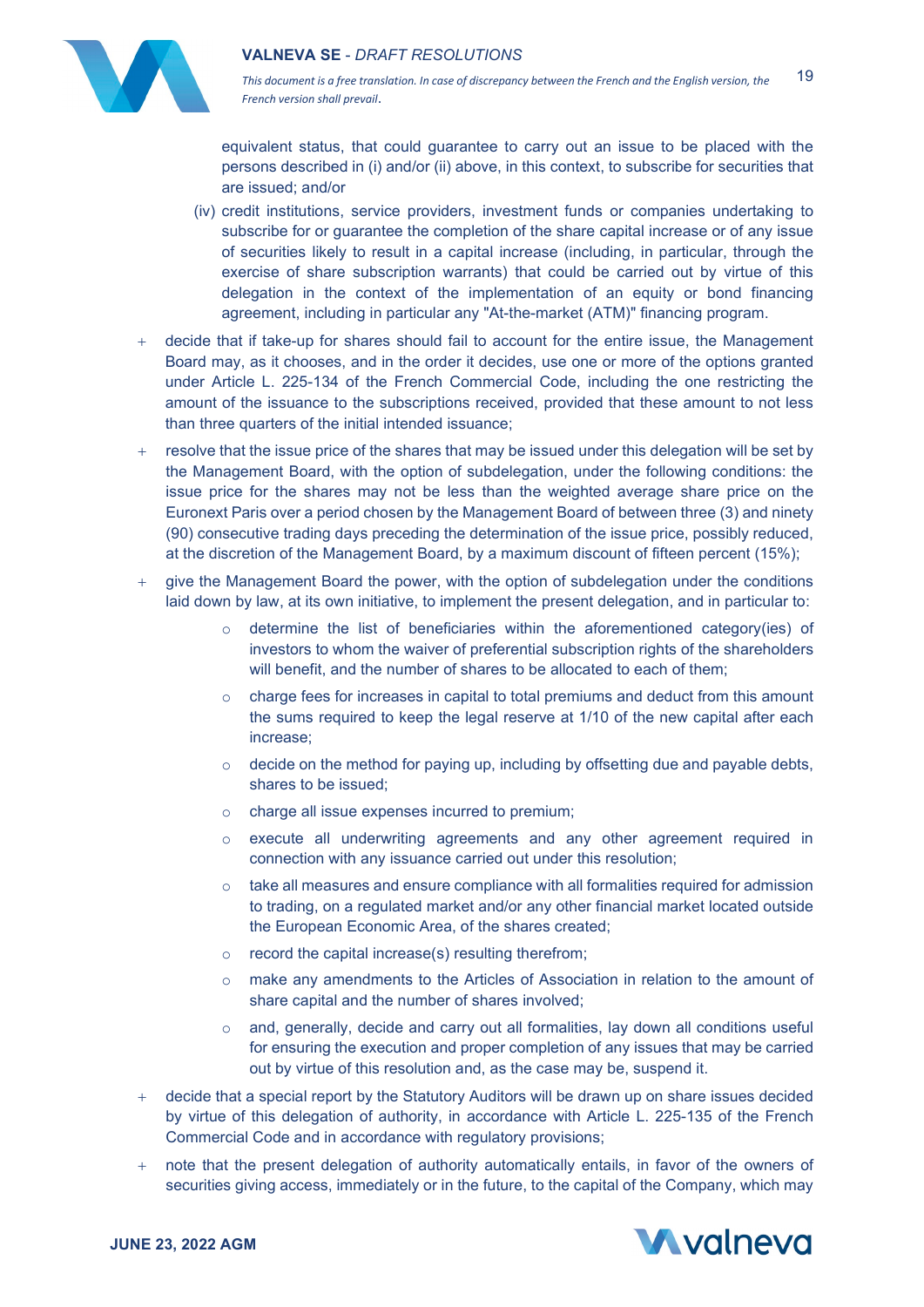



be issued by virtue of this delegation, renunciation by the shareholders of their preferential right to subscribe for shares to which these securities could give a right; and

+ duly note that, if the Management Board uses this power of authority, it will report to the next Ordinary General Meeting, as required by law and regulations, on the uses made of authorizations granted under this resolution.

**Twenty-fifth resolution - Grant of authority to the Management Board to increase the number of shares to be issued in the case of a capital increase, with or without preferential subscription rights for existing shareholders, within the limit of 15% of the initial issue amount**

The Shareholders, in accordance with the conditions of quorum and majority that apply at Extraordinary General Meetings, after having reviewed the Management Board Report and the Statutory Auditors' Special Report, and after duly noting that the capital has been fully paid up:

- decide, in accordance with provisions of Articles L. 225-135-1 and R. 225-118 of the French Commercial Code, to delegate to the Management Board, for a maximum period of twenty-six (26) months as from this General Meeting (except in respect of resolution 24 for which the delegation is granted for eighteen (18) months), its authority to increase the number of shares to be issued, for each issue carried out under the terms of the above resolutions 20, 21, 22 and 24, within thirty (30) days before the end of the close of the subscription period, within the limit of fifteen percent (15%) of the initial issue, and at the same price as for the initial issue;
- + resolve that, except subject to prior authorization by the General Meeting, this delegation of authority shall be suspended as from the date of the filing by a third-party of a proposed public offering to acquire the Company's shares and until the end of this offering period; and
- decide that the nominal amount of capital increases that may be carried out under this delegation shall be deducted from the ceiling provided for in the resolution pursuant to which the issue is decided, as well as from the overall nominal ceiling for share capital increases provided for in resolution 28 of this General Meeting, it being specified that to this amount will be added, if applicable, the additional nominal amount of shares to be issued, in accordance with applicable laws and contractual provisions, for the purposes of preserving the rights of the holders of securities giving access to the capital.

# **Twenty-sixth resolution - Grant of authority to the Management Board in order to increase the share capital through the capitalization of reserves, earnings or premium**

The Shareholders, in accordance with the conditions of quorum and majority that apply at Ordinary General Meetings, after having reviewed the Management Board Report, in accordance with Articles L. 225-129, L. 225-130 and L. 22-10-50 of the French Commercial Code and after duly noting that the capital has been fully paid up:

- + resolve, in accordance with the provisions of Article L. 225-129-2 of the French Commercial Code, to grant the Management Board, for a period not exceeding twenty-six (26) months from the date of this General Meeting, authority to proceed with one or more capital increases, by simultaneously or successively capitalizing all or part of the Company's reserves, earnings, additional paid-in capital or other eligible amounts, whether in the form of the grant of new free shares to be issued or by increasing the par value of existing shares, or a combination thereof;
- resolve that the total nominal amount of increases in share capital carried out immediately or in the future pursuant to this resolution may not under any circumstances exceed a total of five million one hundred seventy-five thousand euros ( $\epsilon$ 5,175,000). In accordance with applicable law and possible contractual requirements, this maximum amount will not include the par value of any ordinary shares to be issued in accordance with the provisions of the law and contractual provisions to preserve the rights of the holders of securities giving access to the Company's share capital;

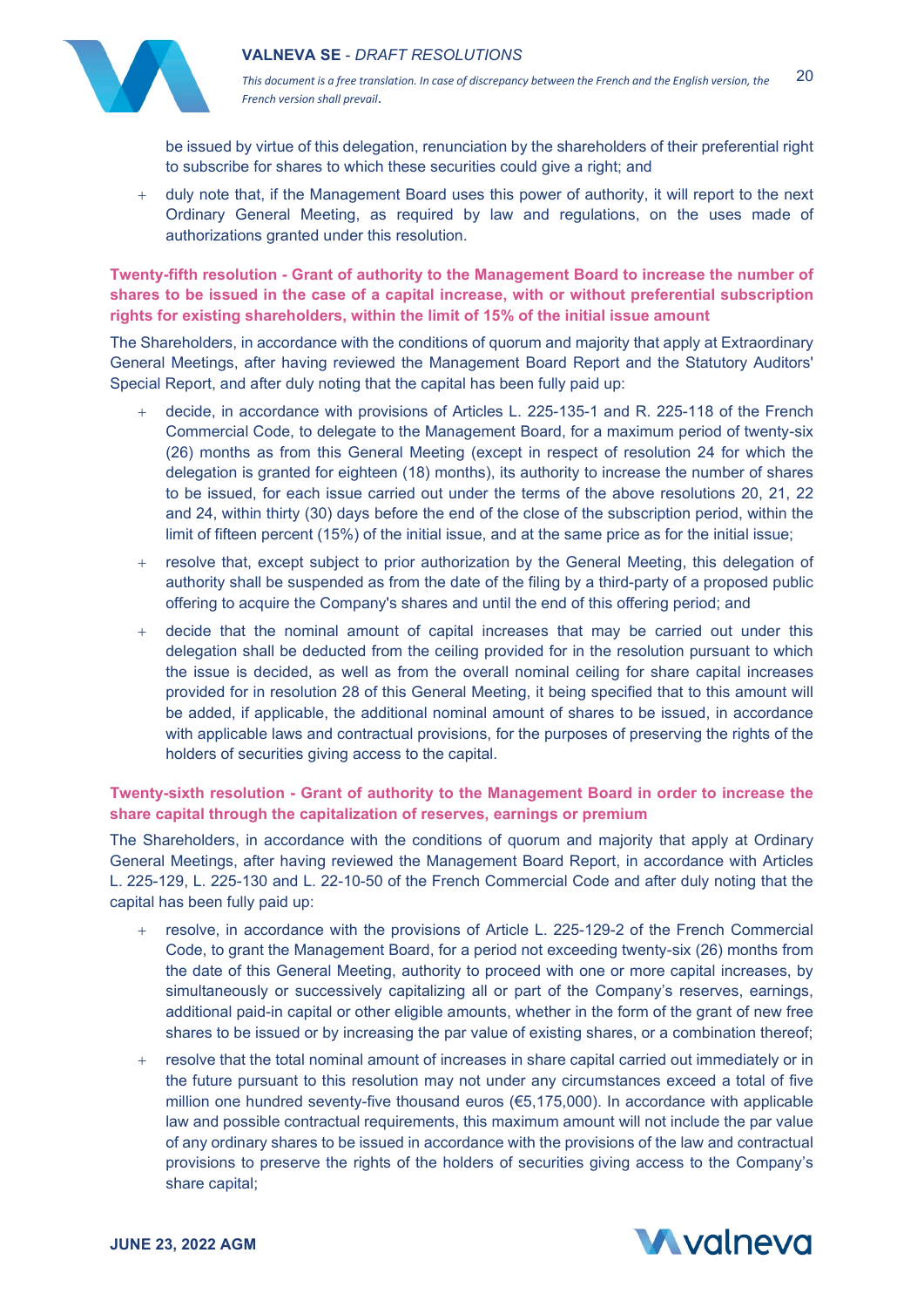

*This document is a free translation. In case of discrepancy between the French and the English version, the French version shall prevail*. 21

- + resolve that, as applicable, in accordance with the provisions of Article L. 225-130 and L. 22-10-50 of the French Commercial Code, the resulting fractional rights shall not be negotiable and the corresponding securities shall be sold. The proceeds from the sale will be allocated to rights holders within the time frame imposed by applicable regulations;
- + resolve that, except subject to prior authorization by the General Meeting, this delegation of authority shall be suspended as from the date of the filing by a third-party of a proposed public offering to acquire the Company's shares and until the end of this offering period;
- + resolve that the Management Board shall have all powers to implement, if it so decides, this authorization through one or more transactions, in proportions and at times that it seems fit and to amend the Articles of Association accordingly; and
- + duly note that, if the Management Board uses this power of authority, it will report to the next Ordinary General Meeting, as required by law and regulations, on the uses made of authorizations granted under this resolution.

**Twenty-seventh resolution - Grant of authority to the Management Board to increase the share capital by issuing shares and/or securities giving immediate and/or future access to the Company's share capital, with cancellation of preferential subscription rights of the shareholders, in consideration for contributions in kind for equity securities or other securities giving access to the capital**

The Shareholders, in accordance with the conditions of quorum and majority that apply at Extraordinary General Meetings, having reviewed the Management Board Report and the Statutory Auditors' Special Report, in accordance with Articles L. 225-129, L. 225-129-2, L. 225-135, L. 22-10-51 and L. 22-10-53 of the French Commercial Code:

- + decide to delegate to the Management Board the power to proceed with the issuance of the instruments set out below, on the Management Board's sole decision, in one or several steps, when the Management Board so decides and pursuant to the report of the Contribution Auditors:
	- o shares of the Company, and/or
	- o any capital securities of the Company giving access by any means, immediately or in the future, to other existing or future capital securities of the Company or giving the right to receive debt instruments from the Company, and/or
	- o any securities, whether hybrid or not, giving access by any means, immediately or in the future, to capital securities to be issued by the Company, and possibly giving access to existing capital securities and/or giving the right to receive debt instruments from the Company,

as consideration for contributions in kind granted to the Company and consisting of equity securities or other securities giving access to the share capital of other companies, when the provisions of Article L. 22-10-54 of the French Commercial Code are not applicable;

- decide, as necessary, to cancel, in favor of the holders of the shares or securities that are the subject of the contributions in kind, the shareholders' preferential subscription rights to the shares or securities that may be issued pursuant to this delegation, and notes that in the event of an issue by the Company of securities giving access to new shares of the Company, this authorization entails a waiver by the shareholders, in favor of the holders of these securities, of their preferential subscription rights to the shares to which these securities will give immediate or future entitlement;
- resolve that the securities that may be issued pursuant to this delegation may notably consist of debt securities, including securities giving the right to receive debt securities, whether or not governed by Articles L. 228-91 *et seq*. of the French Commercial Code, or of warrants, or may be associated with the issue of such securities, or enable the issue thereof as intermediate

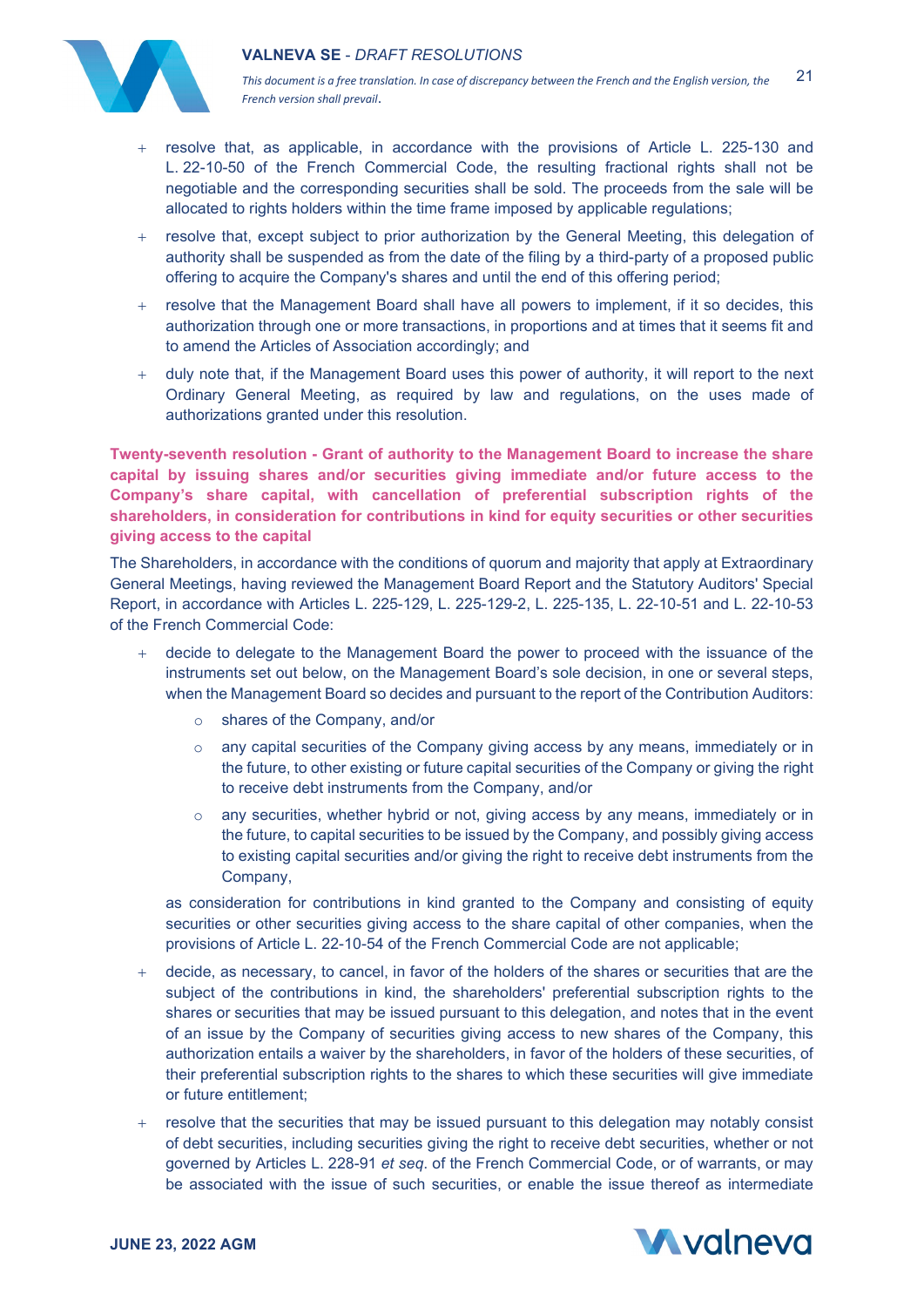

*This document is a free translation. In case of discrepancy between the French and the English version, the French version shall prevail*. 22

securities. These securities may or may not be for a limited term, may or may not be subordinated, and may be issued in euros or in a foreign currency, or in any other monetary units established by reference to several currencies;

- + resolve that the maximum nominal amount of capital increases which may be carried out immediately or in the future, under this delegation may not exceed ten percent (10%) of the Company's share capital at any time, as this share capital may have been adjusted after this General Meeting, it being specified that to this maximum amount will be added, as applicable, the additional nominal amount of shares to be issued to preserve (in accordance with the law and, as applicable, contractual provisions providing for other cases for adjustments), the rights of holders of securities or other rights giving access to the Company's share capital;
- + resolve that the maximum nominal amount of the debt securities that may be issued under this delegation will not exceed, and will be credited against, the maximum total amount of debt securities set out in resolution 20 proposed to this General Meeting;
- + resolve that, except subject to prior authorization by the General Meeting, this delegation of authority shall be suspended as from the date of the filing by a third-party of a proposed public offering to acquire the Company's shares and until the end of this offering period;
- + set the duration of the authorization provided for under this resolution at twenty-six (26) months from the date of this resolution;
- grant all powers to the Management Board, that it may further delegate under the conditions provided for by law, to implement this delegation and in particular to:
	- $\circ$  establish the list of equity shares or securities tendered and determine the amount, characteristics, terms and conditions of the issue, the share exchange rate, and when applicable, the balance to be paid in cash;
	- o set the terms on which the rights of holders of securities giving access to the Company's share capital, immediately or in the future, may be exercised, and the terms on which such securities will give access to Company shares, and modify any such terms, in accordance with applicable formal requirements, while such securities are in effect;
	- $\circ$  recognize the completion of the contribution and charge all costs, expenses and fees to the premium;
	- o duly record completion of each capital increase and make the corresponding amendments to the Articles of Association; and
	- $\circ$  in general, conclude all agreements, undertake all measures and formalities useful for the issue, listing and financial services relating to the shares issued under this authorization and the exercise of the corresponding rights, or undertake all formalities resulting from capital increases thus completed.
- + duly note that the Management Board will report to the next Ordinary General Meeting, as required by law and regulation, on the uses made of the delegation granted under this resolution.

#### **Twenty-eighth resolution - Maximum aggregate amount of capital increases**

The Shareholders, in accordance with the conditions of quorum and majority that apply at Extraordinary General Meetings, after having reviewed the Management Board Report and the Statutory Auditors' Special Report:

+ resolve that the maximum aggregate amount of capital increases that may be carried out, with immediate effect or in the future, under resolutions 20 to 27, may not exceed five million one hundred seventy-five thousand euros (€5,175,000), it being specified that to this maximum aggregate amount will be added the additional nominal amount of shares or securities to be issued in accordance with applicable legal or regulatory provisions and, if applicable, with

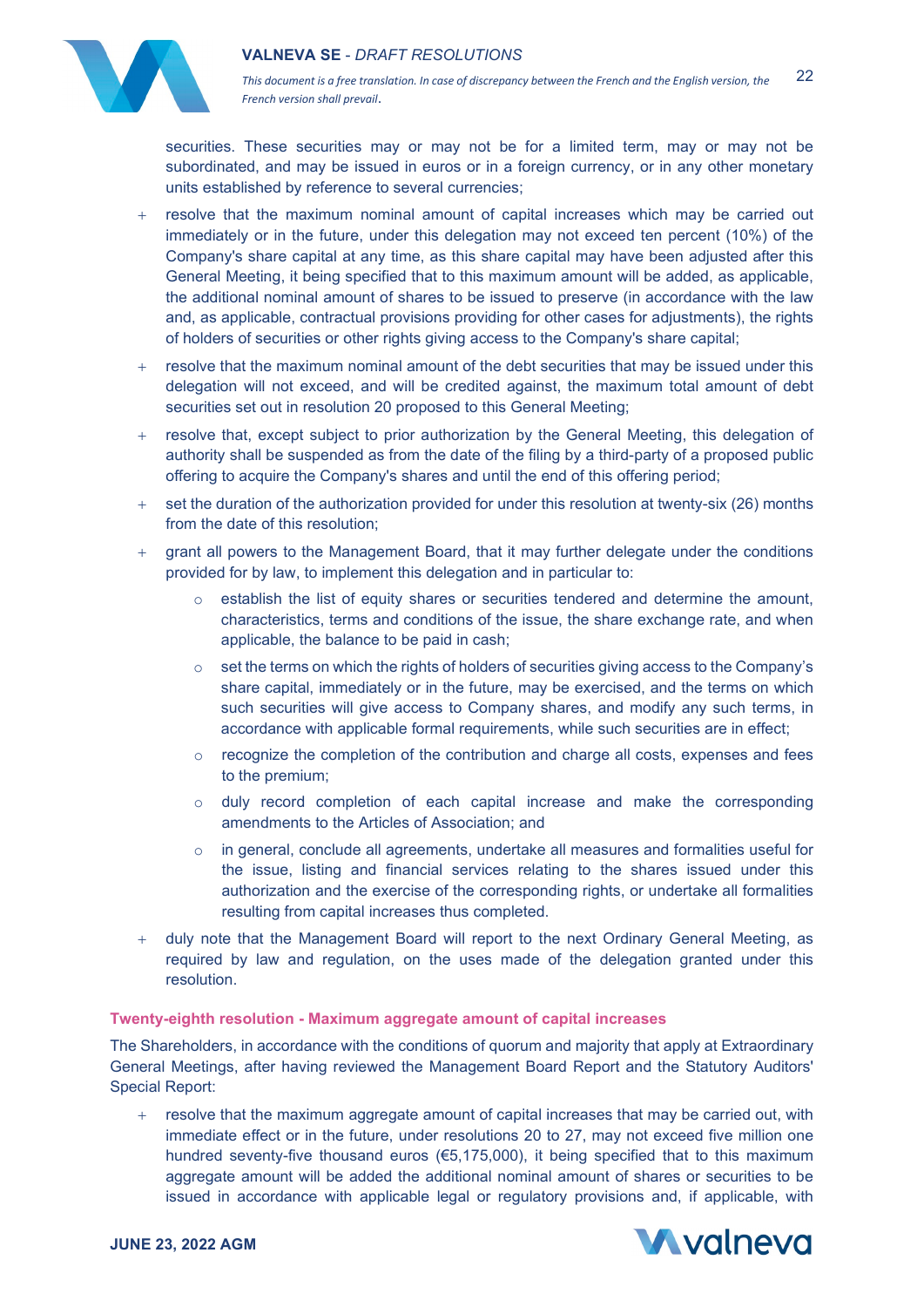



contractual provisions providing for other forms of adjustment, in order to preserve the rights of the holders of securities or other rights giving immediate and/or future access to the capital of the Company;

+ duly note for the record that, in accordance with the provisions of Article L. 225-129-2, paragraph 2 of the French Commercial Code, the delegations of authority granted to the Management Board under resolutions 20 to 27 of this General Meeting shall replace and render null and void, only for the future and for the portion not yet used, the authority having the same purpose granted by resolutions 13 to 20 of the Company's Combined General Meeting of June 23, 2021.

**Twenty-ninth resolution - Grant of authority to the Management Board for the purpose of granting stock options, through one or more issues, for the benefit of employees and/or corporate officers of the Company and its affiliates, entailing waiver by shareholders of their preferential subscription right**

The Shareholders, ruling based on the quorum and majority voting requirements applicable to Extraordinary General Meetings, after having reviewed the Management Board Report and the Statutory Auditors' Special Report:

- + authorize the Management Board, with the option of subdelegation, to grant employees and officers of the Company and its affiliates, as provided for in Article L. 225-180 of the French Commercial Code, stock options conferring a right to subscribe for ordinary shares of the Company, in accordance with the statutory and regulatory provisions in effect at the time the options are granted, in particular Articles L. 225-129 *et seq.* and Articles L. 225-177 to L. 225-186-1 and L. 22-10-56 to L. 22-10-58 of the French Commercial Code;
- + decide that the maximal total number of stock options to be granted further this resolution shall represent a maximum of shares to be subscribed of four percent (4%) of the Company's share capital at the date the options are granted, it being specified that this maximum amount does not include possible adjustments to protect the rights of stock option holders in accordance with applicable statutory and regulatory provisions. This maximum amount is an independent maximum for all options granted under this resolution;
- $+$  decide that the strike price of the shares will be the higher of (i) one hundred percent (100%) of the volume-weighted average price quoted for the Company's shares during the last twenty (20) trading days on Euronext Paris preceding the day the options are granted, and (ii) one hundred percent (100%) of the average of the last prices quoted for the Company's shares on Euronext Paris during the last twenty (20) trading days preceding the day the options are granted. The strike price may not be modified unless the Company, in the option period, makes any of the financial transactions that require decisions to protect the rights of stock option holders pursuant to applicable legislation;
- + decides that the exercise period(s) as well as the duration of the exercise of the Company's stock options will be set by the Management Board, but may not exceed a maximum duration of ten (10) years;
- + note that this authorization entails the express waiver in favour of the recipients of the options by the shareholders of their preferential subscription rights to shares that will be issued as options are exercised;
- + decide that the Management Board shall report to the shareholders on any use of this authorization in the immediately following Ordinary General Meeting, in accordance with applicable legal and regulatory provisions;
- + decide that the Management Board shall establish the stock option plan included notably the conditions according to which options may be granted, that may include restrictions prohibiting their immediate resale applicable to all or part of the shares, the subscription price of shares

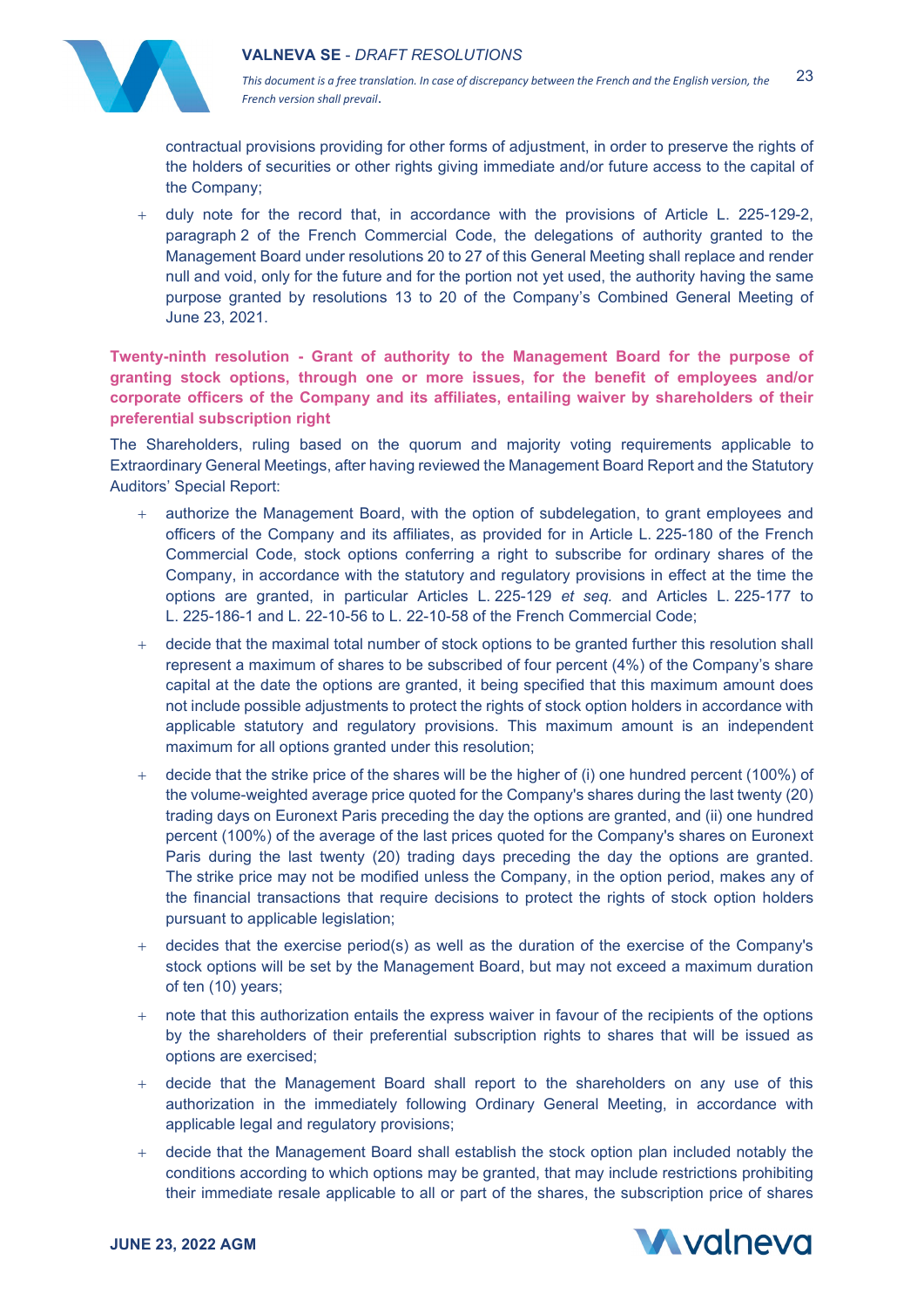

*This document is a free translation. In case of discrepancy between the French and the English version, the French version shall prevail*. 24

and the criteria for qualifying for the plan; thus the Shareholders grant the Management Board, with the ability to subdelegate pursuant to the law and the Company's Articles of Association, all powers to (i) determine the terms and conditions for allocating and exercising stock options, (ii) designate the beneficiaries, by name or category, and determine the number of shares that may be subscribed for or purchased by each of them, (iii) set the date on which stock options may be exercised and the periods for exercising options and selling the resulting shares, (iv) decide that the options granted to the persons referred to in Article L. 225-180, subsection 4 of the French Commercial Code should not be exercised prior to the end of their duties, or alternatively set the amount of ordinary shares resulting from exercise of the options which these persons have to keep until the end of their duties, (v) allow possible suspension of option exercise in case of financial transactions involving the use of share-related rights, for the maximum period set out by applicable statutory and regulatory provisions, and (vi) adjust, as necessary, the price, the number of options or the number of shares resulting from option exercise, as needed to protect the rights of option holders and in accordance with applicable law, depending on any financial transactions involving the Company's shareholders equity or share capital;

- also decide that the Management Board will have all authority, with the option of subdelegation on the conditions laid down by the law and the Company's Articles of Association, to (i) increase the Company's share capital as a result of the new shares subscribed for by exercising options, (ii) change the Company's Articles of Association accordingly and, if it considers it appropriate, credit the amount of capital increase expenses against any premiums arising from these transactions and take from this amount all monies that need to be put into statutory reserves, (iii) carry out all formalities necessary to issue the securities created under this resolution and to get the same listed and traded, and file all required statements and declarations with all relevant organizations, do whatever will be needed or useful to implement this resolution; and
- sets at thirty-eight (38) months, as from the date hereof, the period of validity of the authorization granted under this resolution and deprives of effect and replaces, for the unused portion and for the unexpired period, the authorization granted under resolution 25 of the General Meeting dated June 17, 2020.

## **Thirtieth resolution - Grant of authority to the Management Board for the purpose of deciding to carry out a capital increase reserved for employees**

The Shareholders, acting in accordance with the quorum and majority requirements applicable to Extraordinary General Meetings, after having reviewed the Management Board Report and the Statutory Auditors' Special report, resolve, in accordance with the provisions of Article L. 225-129-6 of the French Commercial Code, to reserve for the benefit of employees of the Company a capital increase through the issue of shares in accordance with the provisions of Articles L. 3332-18 *et seq*. of the French Labor Code, and in consequence:

- authorize the Management Board, if it deems appropriate, to proceed within a maximum period of twenty-six (26) months from the date of the General Meeting, with a capital increase for a maximum nominal amount of one hundred thousand euros (€100,000), in one or more tranches, through the issue of cash shares reserved for employees participating in a company savings plan to be established by the Company, such capital increase being carried out in accordance with the provisions of Articles L. 3332-18 *et seq*. of the French Labor Code;
- + resolve that the above-mentioned maximum amount is independent of, and will not be credited against, the maximum amount of capital increases set out in resolution 28 of this General Meeting. To this amount will be added, as applicable, the additional nominal amount of ordinary shares to be issued for the purposes of any adjustments to be made in accordance with applicable legal or regulatory provisions and, if applicable, with contractual provisions in order to preserve the rights of holders of securities giving access to the Company's share capital;

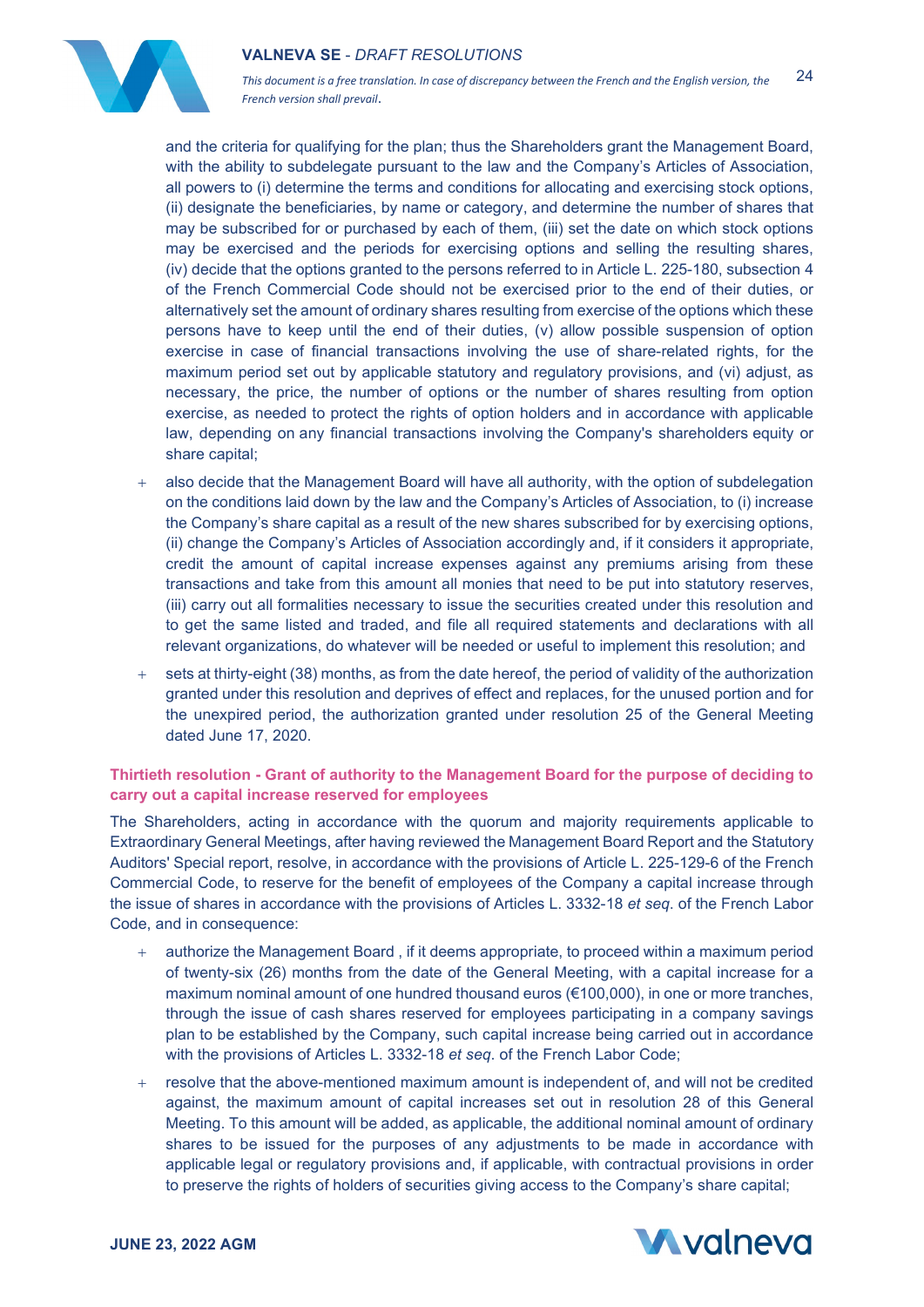

*This document is a free translation. In case of discrepancy between the French and the English version, the French version shall prevail*. 25

- + resolve to cancel shareholders' preferential subscription rights to such new shares to be issued, in favor of employees of the Company or companies and groups affiliated thereto, within the meaning of Article L. 225-180 of the French Commercial Code;
- + resolve that the Management Board shall determine the shares' issue price in accordance with Article L. 3332-19 of the French Labor Code;
- + resolve that, except subject to prior authorization by the General Meeting, this delegation of authority shall be suspended as from the date of the filing by a third-party of a proposed public offering to acquire the Company's shares and until the end of this offering period;
- + grant all powers to the Company's Management Board to implement this authorization and carry out the capital increase, and to that end, to establish the list of beneficiaries and the number of shares to be awarded to each employee, set the number of new shares to be issued and their date of dividend eligibility, set, within the legal limits, the conditions for issuing the new shares and the periods given to employees to exercise their rights and the periods and terms for paying up the new shares, record the capital increase based on the number of shares subscribed and amend the Articles of Association accordingly, and take all steps and carry out all formalities necessary to complete the capital increase; and
- duly note that, if the Management Board uses this power of authority, it will report to the next Ordinary General Meeting, as required by law and regulations, on the uses made of authorizations granted under this resolution.

## **Thirty-first resolution - Amendments to Article 13.3 of the Company's Articles of Association**

The Shareholders, acting in accordance with the quorum and majority requirements applicable to Extraordinary General Meetings, after considering the Management Board Report, resolves, subject to the condition of approval by the Special Meeting of holders of preferred shares convertible into ordinary shares (the "**Convertible Preferred Shares**"), acting in accordance with Article 32 of the Company's Articles of Association, to amend the Company's Articles of Association to, notably, amend the procedures for the repurchase of Convertible Preferred Shares, and accordingly, amend Article 13.3 of the Company's Articles of Association as follows, the other provisions of the Company's Articles of Association remaining unchanged:

| Article 13.3. Stipulations specific to Convertible           | Article 13.3. Stipulations specific to Convertible           |
|--------------------------------------------------------------|--------------------------------------------------------------|
| <b>Preferred Shares</b>                                      | <b>Preferred Shares.</b>                                     |
| <b>Former wording</b>                                        | <b>New wording</b>                                           |
| $[]$                                                         | $[]$                                                         |
| (iv) Repurchase of Convertible Preferred Shares              | (iv) Repurchase of Convertible Preferred Shares              |
| If the functions of a holder of Convertible Preferred Shares | If the functions of a holder of Convertible Preferred Shares |
| within the company or its subsidiaries is terminated for one | within the company or its subsidiaries is terminated for one |
| of the following reasons:                                    | of the following reasons:                                    |
| dismissal for gross or wilful misconduct or the              | dismissal for gross or wilful misconduct or the              |
| $\bullet$                                                    | $\bullet$                                                    |
| removal as corporate officer or employee of the              | removal as corporate officer or employee of the              |
| Company or one of its subsidiaries in similar                | Company or one of its subsidiaries in similar                |
| circumstances;                                               | circumstances;                                               |
| voluntary early retirement with full pension                 | voluntary early retirement with full pension                 |
| $\bullet$                                                    | ۰                                                            |
| benefits, in the absence of priori written approval          | benefits, in the absence of priori written approval          |
| from the Company;                                            | from the Company;                                            |
| resignation in the absence of priori written                 | resignation in the absence of priori written                 |
| $\bullet$                                                    | ۰                                                            |
| approval from the Company,                                   | approval from the Company,                                   |

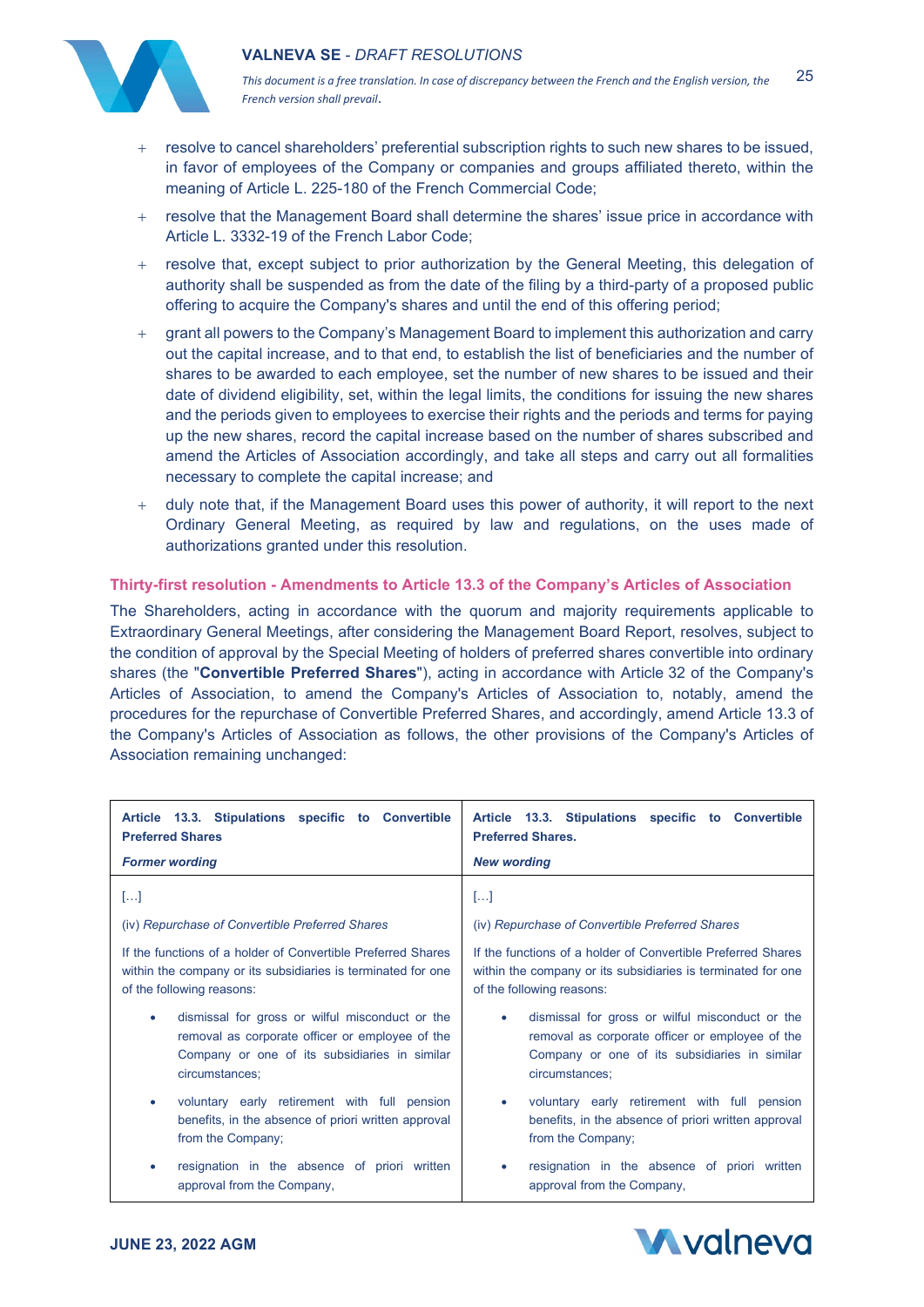

*This document is a free translation. In case of discrepancy between the French and the English version, the French version shall prevail*. 26

| the company will buy back the Convertible Preferred Shares  | the company will buy back the Convertible Preferred Shares                                                                                                                                                                                                                                                                                                                                                                                                                                                                                                                                   |
|-------------------------------------------------------------|----------------------------------------------------------------------------------------------------------------------------------------------------------------------------------------------------------------------------------------------------------------------------------------------------------------------------------------------------------------------------------------------------------------------------------------------------------------------------------------------------------------------------------------------------------------------------------------------|
| for the purpose of their cancellation.                      | for the purpose of their cancellation.                                                                                                                                                                                                                                                                                                                                                                                                                                                                                                                                                       |
|                                                             | The Company may also, at the request of holders of<br><b>Convertible Preferred Shares representing not less than</b><br>75% of the Convertible Preferred Shares comprised in<br>the share capital of the Company as at such date, buy<br>back all or part of the Convertible Preferred Shares<br>which, in view of the applicable conditions for<br>converting pursuant to these Articles of Association,<br>would no longer give right to conversion, for the<br>purpose of their cancellation as part of a capital<br>decrease made in accordance with applicable laws and<br>regulations. |
| The Convertible Preferred Shares will be repurchased at a   | The Convertible Preferred Shares will be repurchased at a                                                                                                                                                                                                                                                                                                                                                                                                                                                                                                                                    |
| price corresponding to their nominal value per share.       | price corresponding to their nominal value per share.                                                                                                                                                                                                                                                                                                                                                                                                                                                                                                                                        |
| The Company will inform the holder of Convertible Preferred | The Company will inform the holder of Convertible Preferred                                                                                                                                                                                                                                                                                                                                                                                                                                                                                                                                  |
| Shares concerned of the repurchase to be carried out by any | Shares concerned of the repurchase to be carried out by any                                                                                                                                                                                                                                                                                                                                                                                                                                                                                                                                  |
| means before the actual date of the repurchase.             | means before the actual date of the repurchase.                                                                                                                                                                                                                                                                                                                                                                                                                                                                                                                                              |
| All Convertible Preferred Shares repurchased on this basis  | All Convertible Preferred Shares repurchased on this basis                                                                                                                                                                                                                                                                                                                                                                                                                                                                                                                                   |
| will be definitively cancelled as from that repurchase date | will be definitively cancelled as from that repurchase date                                                                                                                                                                                                                                                                                                                                                                                                                                                                                                                                  |
| and the capital of the company will be reduced by the       | and the capital of the company will be reduced by the                                                                                                                                                                                                                                                                                                                                                                                                                                                                                                                                        |
| corresponding amount, with the creditors possessing a right | corresponding amount, with the creditors possessing a                                                                                                                                                                                                                                                                                                                                                                                                                                                                                                                                        |
| of objection.                                               | right of objection.                                                                                                                                                                                                                                                                                                                                                                                                                                                                                                                                                                          |
| The Management Board must take note for the record, as      | The Management Board must take note for the record, as                                                                                                                                                                                                                                                                                                                                                                                                                                                                                                                                       |
| applicable, the number of Convertible Preferred Shares      | applicable, the number of Convertible Preferred Shares                                                                                                                                                                                                                                                                                                                                                                                                                                                                                                                                       |
| repurchased and cancelled by the company and make the       | repurchased and cancelled by the company and make the                                                                                                                                                                                                                                                                                                                                                                                                                                                                                                                                        |
| necessary modifications to the Articles of Association with | necessary modifications to the Articles of Association with                                                                                                                                                                                                                                                                                                                                                                                                                                                                                                                                  |
| respect to the with respect to the share capital and the    | respect to the with respect to the share capital and the                                                                                                                                                                                                                                                                                                                                                                                                                                                                                                                                     |
| number of shares making up the capital.                     | number of shares making up the capital.                                                                                                                                                                                                                                                                                                                                                                                                                                                                                                                                                      |
|                                                             | The other paragraphs remain unchanged.                                                                                                                                                                                                                                                                                                                                                                                                                                                                                                                                                       |

**Thirty-second resolution - Share capital reduction, not due to losses, by an amount of 3,077.10 euros, by means of the repurchase, by the Company, of preferred shares convertible into ordinary shares for the purpose of their cancellation**

The Shareholders, acting in accordance with the quorum and majority requirements applicable to Extraordinary General Meetings, after considering the Management Board Report:

- + resolve, in application of the provisions of Articles L. 228-12, L. 228-12-1 and L. 225-207 of the French Commercial Code, and subject to the fulfilment of the following conditions:
	- o approval by the Special Meeting of holders of Convertible Preferred Shares; and
	- $\circ$  approval, by this General Meeting, of resolution 31 above relating to the amendment of Article 13.3 of the Company's Articles of Association,

to reduce the share capital of the Company by an amount of three thousand seventy-seven euros and ten cents (€3,077.10), through the repurchase of twenty thousand five hundred fourteen (20,514) Convertible Preferred Shares which, in view of the applicable conditions for converting pursuant to the Company's Articles of Association, no longer give right to conversion at the date of this General Meeting (hereinafter, the "**Eligible Convertible Preferred Shares**"), for the purpose of their cancellation;

note that, pursuant to the Company's Articles of Association, the repurchase price of each of the aforementioned Eligible Convertible Preferred Shares is set at their nominal value per share,